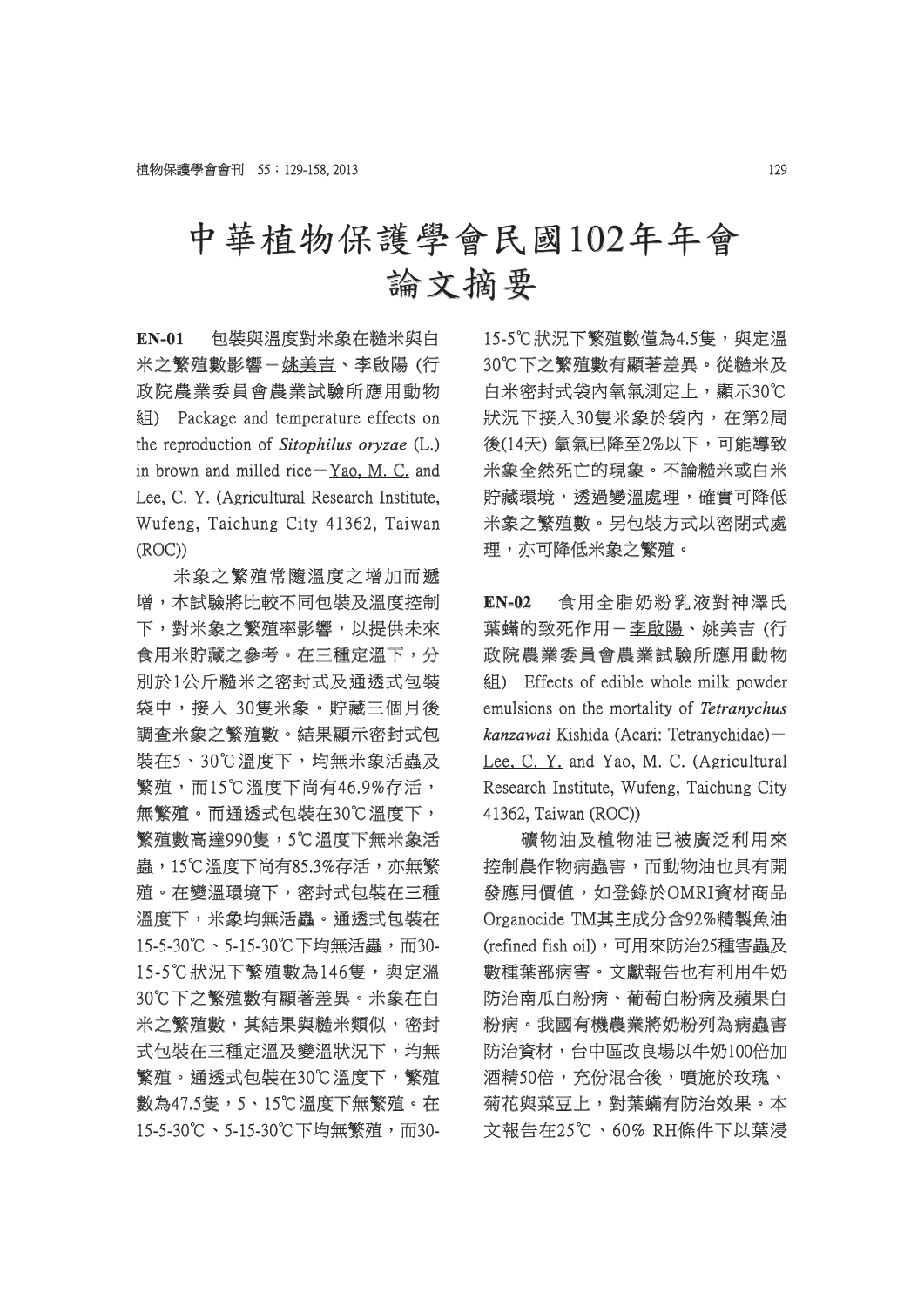法評估以0.1%之Tween 20、Tween 80、 卵磷脂、泡舒4種界面活性劑及紐西蘭 RED奶粉、味全奶粉、雀巢奶粉、OAK 奶粉、豐力富奶粉及台紐奶粉6種奶粉 混合之28種處理對神澤氏葉蟎2日齡雌 成蟎24小時致死效應,4重複,每重複 30隻,結果為4種0.1% 界面活性劑對神 澤氏葉蟎的殺蟎率皆為0,6種奶粉與4 種界面活性劑組合之24種處理對神澤氏 葉蟎的殺蟎率介於51~82.5%,最高為 味全全脂奶粉與 $0.1\%$  Tween  $80$  混合之殺 蟎率為82.5%。另以0.1% 之Tween 20、 率為82.5%。另以0.1% Tween 80、卵磷脂、泡舒等4種界面活性 劑個別與3.6、4.8、7.2%之雀巢奶粉混合 之15種處理 (含無添加界面活性劑) 對神 澤氏葉蟎2日齡雌成蟎24小時致死效應, 4重複,每重複30隻,結果為3.6、4.8、 7.2% 之奶粉乳液對神澤氏葉蟎的殺蟎 .2% 率界於45.8~57.5%。而3種濃度奶粉與4 種界面活性劑組合之12種處理對神澤氏 葉蟎的殺蟎率介於53.5~96%,最高為 7.2% 雀巢奶粉與0.1% Tween 20混合之 殺蟎率為96%。9月份於農試所 14-3號 田之網室進行木瓜葉蟎防治田間試驗, 田間試驗網室內溫度最高達45℃,以1% 密滅汀乳劑1,500倍仔細施藥可完全防治 神澤氏葉蟎,並且無藥害發生。2.4及 4.8% 奶粉乳液施藥後則有部分葉片發生 藥害,其中4.8% 奶粉乳液間隔 5 天連續 施藥 2 次,在第一次施藥後 7、14、21 天三次調查之防治率分別為97.6、96.7、 91.3%,顯示在春秋溫度較低時,奶粉 乳液可應用於木瓜葉蟎防治。

**EN-03** 台灣藜萃取物對水中有害生物 之防治效力評估- 廖姿雯、莊益源 (國 立中興大學昆蟲學系) The efficacy of the crude extracts of Djulis (*Chenopodium formosanum*) for the control of aquatic pests-Liao  $Z$ . W. and Chuang, Y. Y. (Department of Entomology, National Chung Hsing University, Taichung 402, Taiwan (ROC))

台灣藜 (*Chenopodium formosanum henopodium* ) 屬於莧科 (Amaranthaceae)、藜 亞科 (Chenopodioideae)、藜屬 (*Chenopodium henopodium*),為台灣特有種植物。本 ,為台灣特有種植物。本 試驗針對其植體各部位探討其對水中有 害生物的防治成效,初步測試嫩葉、老 葉、莖、花穗、乾燥種子以及地下之根 部等六個部分的水研磨液測試對福壽螺 (*Pomacea canaliculata omacea* ) 之致死效果,分 之致死效果,分 別測試10, 100, 500ppm三種稀釋液,結 果僅有乾燥種子水研磨液的500ppm稀釋 液在24h内對福壽螺具致死效果。進一步 以乾燥種子水研磨液對螺殼高度2~3cm 的個體測得LC50為3168.71ppm, 利用阻 隔方式防止福壽螺離開水面的實驗中, 可得到較佳的防治成效,測得LC50為 1467.42ppm。另以台灣藜乾燥種子之水 467.42ppm。另以台灣藜乾燥種子之水 研磨液測試對埃及斑蚊 (Aedes aegypti) 幼蟲的致死效果,結果發現需在較高濃 度及較長時間的測試條件下,才能使三 齢幼蟲達到較佳的致死效果,以重量百 分比濃度為10% 時,在第48小時後可達 平均77% 的死亡率。

**EN-04** 鮮果氣味成分對東方果實蠅 雌蠅之誘引效果探討-劉家銘、莊益源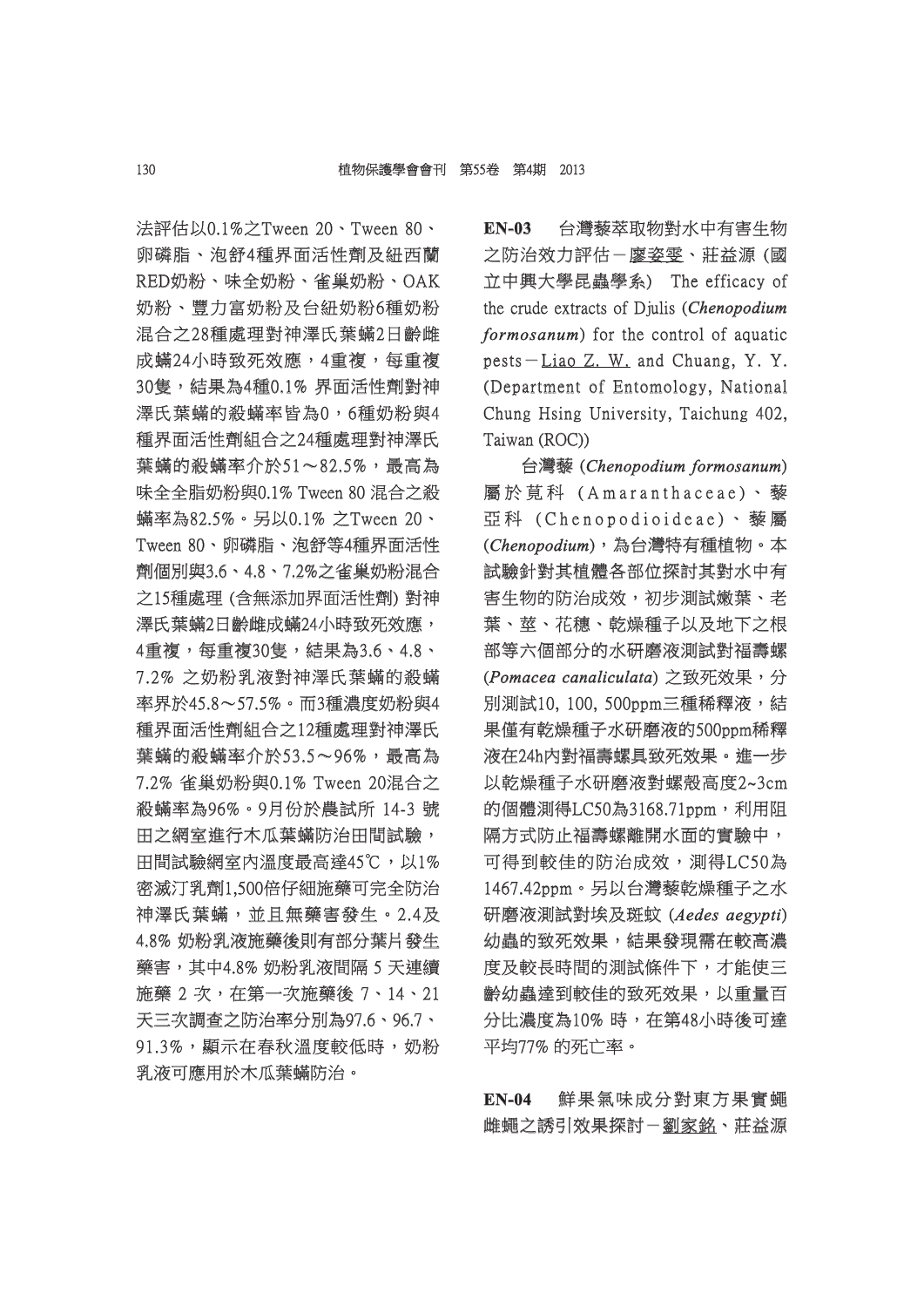(國立中興大學昆蟲系) Evaluation of the 國立中興大學昆蟲系) Evaluation attract effectiveness of volatile fruit odors against female oriental fruit flies (Diptera: Tephritidae) $-Liu$ , J. M. and Chuang, Y. Y. (Department of Entomology, National Chung Hsing University)

東方果實蠅 (*Bactrocera dorsalis*) 屬於雙翅目 (Diptera) 果實蠅科 (Tephritidae),本試驗首先評估雌蠅產 卵高峰期,結果顯示於羽化後第13日齡 平均產卵量最高,每隻雌蠅平均可產下 72.4顆卵,與第 8,9,10,17,19 日齡平均產 卵量呈顯著差異,而第11至16日齡間則 無顯著差異(P<0.05)。接著比較各種鮮 果對東方果實蠅的誘引效果,分別於各 種鮮果產季以番石榴(Psidium guajava L.)為對照進行誘引測試,結果發現香 蕉北蕉品系 (*Musa sapientum usa* L., "Pei- "Pei-Chiao")、愛文檬果 ( hiao")、愛文檬果 *Mangifera indica angifera*  L., "Irwin")及本地種樣果 (*M. indica* L., "Native variety")、文旦柚 (Citrus grandis L., "Osbeck")、紅柿 (Diospyros kaki L.) 及紅龍果 (*Hylocereus undatus ylocereus* ) 的誘 引蟲數分別為番石榴的 2.2, 0.38, 2.4, 0.19, 0.33 及 0.12 倍, 各種受測鮮果 與番石榴間有顯著差異 (P<0.05)。以 氣相層析質譜儀 (Gas Chromatography- 相層析質譜儀 Chromatography-Mass Spectrophotometer, GC-MS) 分析香 蕉北蕉品系果實氣味,氣味成分以酯 類化合物為主,包含amyl butyrate, amyl isobutyrate, butyl butyrate, butyl isovalerate, ethyl ethanoate, isoamyl acetate, isoamyl thyl butyrate, isoamyl isobutyrate, isobutyl isovalerate, sec-butyl butyrate .

**EN-05** 瓜實蠅小盾板前剛毛列之族 群數量遺傳研究- 鄭允、黃毓斌、江 明耀 (行政院農業委員會農業試驗所 應用動物組) The Quantitative Genetics of Prescutellar Bristles in Melonfly. *Bactrocera cucurbitae* (Coquillett)-Cheng, Edward Yun, Huang, Y. B. and Chiang, M. Y. (Department of Applied Zoology, Taiwan Agricultural Research Institute, WuFeng, Taichung, Taiwan)

The polymorphism of prescutellar bristles (prsc) in melon fly, Bactrocera cucurbitae Coquillett, was investigated by artificial selection of phenotypes and quantitative genetic analysis. In the wild strain, more than  $95\%$  population have two prsc and the highest number of prsc is 4. By selection, a group of phenotypes was appeared as the number of prsc can reach 14 and more. All multiplied bristles appeared in a region of posterior half of scutum and between the lateral vitta, and randomly arranged. The quantitative genetic analysis was conducted by crossing the 2-prsc individuals, the major component of the wild population, and the  $12$ -prsc or the  $14$ prsc individuals from the selected strain and then interbred F1 to F2. The results showed that  $(1)$  in F1 progeny, the mean of prsc, the quantitative trait, is intermediate between the parental phenotypes,  $(2)$  the mean of prsc in the F2 is equal to the mean of F1,  $(3)$ the F2 showed more variability around the mean than the  $F1$  did, and  $(4)$  the extreme values for the prsc in the F2 extended to the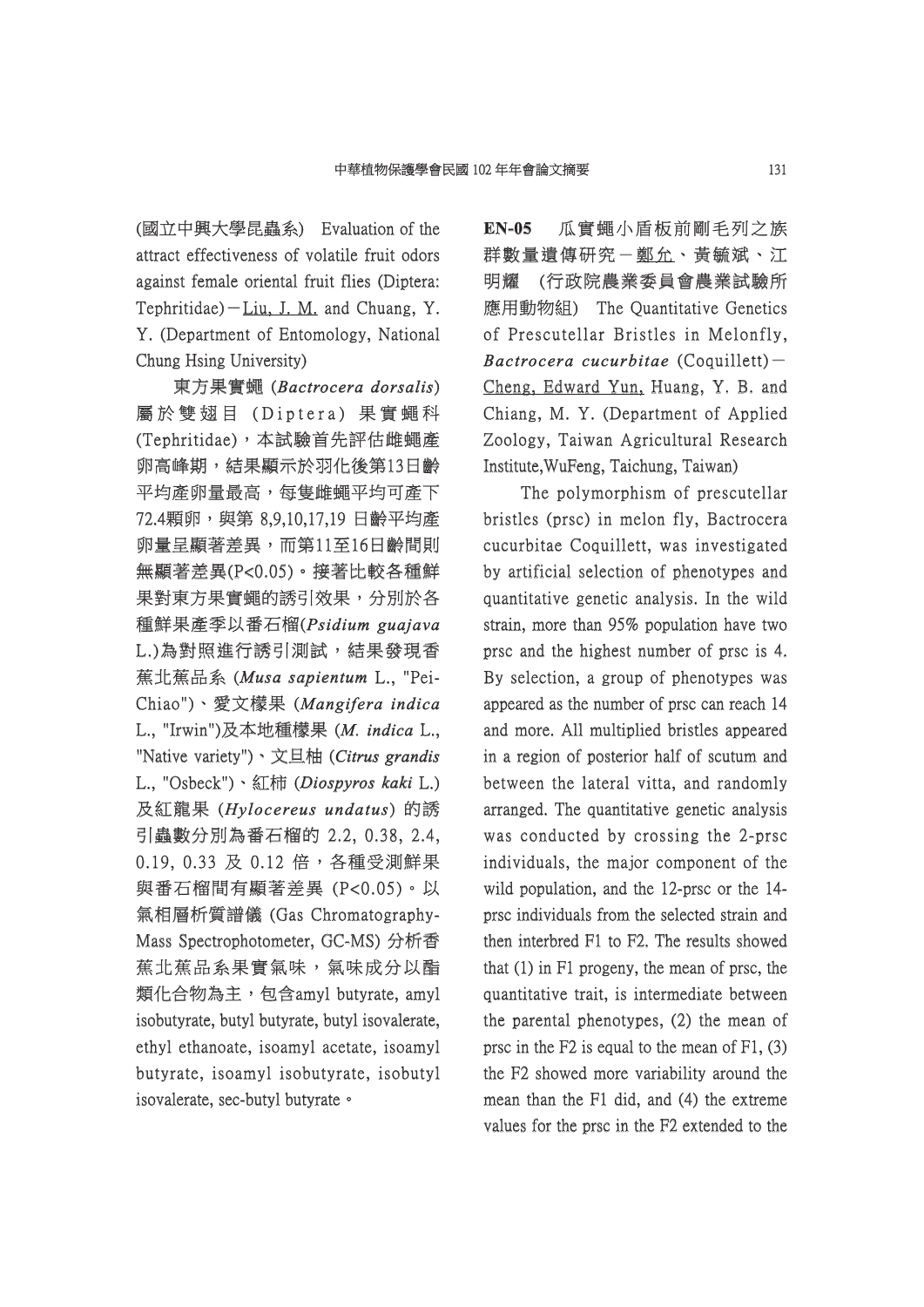two parental values than did the extreme values of the F1. The data reveal four observations that apply generally to similar quantitative inheritance studies, and provided evidences to show that the prsc of melon fly is a continuous and quantitative trait in inheritance as that in Drosophila.

**EN-06** 瓜實蠅取食雄性誘引劑後反 芻行為之研究-黃毓斌<sup>1</sup>、江明耀<sup>1</sup>、丁 柔心 $^{1} \cdot$  何明勳 $^{2} \cdot$  許如君 $^{3}$  ( $^{1}$ 行政院農 業委員會農業試驗所應用動物組;  ${}^{2}$ 行 政院農業委員會農業藥物毒物試驗所 農藥化學組; <sup>3</sup>台灣大學昆蟲系) The study of the ruminating behavior of feeding male attractant for *Bactrocera cucurbitae* (Coquillett).  $-Huang, Y, B, Chiang, M.$ Y., Ding, R. S., Ho, M. H. and Hsu J. C. (<sup>1</sup>Division of Applied Zoology, Taiwan Agricultural Research Institute, Wufeng, Taichung, 413,Taiwan. <sup>2</sup>Department of Pesticide Chemistry, Taiwan Agriculture Chemicals and Toxic Substances Research Institute, Wufeng, Taichung 413, Taiwan, <sup>3</sup>Department of Entomology, National Taiwan University,Taipei, Taiwan, 10617)

瓜實蠅雄成蟲於性成熟後對雄性 誘引劑 (如Cuelure或 Raspberry ketone formate,簡稱RKF) 具高度吸引力, 基於 此特性多年來國内外已實際應用於田間 滅雄(male annihilation)防治工作。本研 究擬就瓜實蠅取食雄性誘引劑後探討其 行為反應,以20隻 性成熟8~10齡之雄成 蟲,分別滴食100µL Cuelure 及RKF於直 徑4公分之濾紙上,每處理3個重複,2小 時後將濾紙移出至僅有雌蟲飼養籠中, 檢視其行為反應。結果顯示部分雄蟲取 食取食雄性誘引劑後出現異常興奮且頻 繁停留於濾紙上,口器反覆吐出反芻 物,將此濾紙反芻物移至雌蟲中,可見 雌蟲停留於濾紙上舔食並有零星聚集行 為出現。若濾紙上再添加0.5%農藥芬普 尼,則每處理之雌蟲於24小時均會造成 死亡,與雄蟲同時存在於飼養籠之處理 有一致之結果,推測此反芻物與求偶交 尾行為有極大關係,有關此反芻物之內 容物其萃取分離與鑑定為未來研究工作 物其萃取分離與鑑定為未來研究工作 項目之一。

**EN-07** 以酵母球調查絲瓜園內瓜實 蠅 (*Bactrocera cucurbitae actrocera* ) 之動態- 陳昇寬(行政院農業委員會臺南區農 業改良場) Using the Torula yeast to survey the population dynamic of melon fly (*Bactrocera cucurbitae*) in sponge gourd field-Chen, S. K. (Tainan District Agricultural Research and Extension Station, Council of Agriculture, Executive Yuan, Sinhua, Tainan 712, Taiwan)

瓜實蠅是葫蘆科瓜類重要害蟲之 一,防治技術中,雖然克蠅可以大量 誘殺雄蟲,但是有效的誘雌餌劑卻相當 缺乏。近年來,有二種誘餌較常用於田 間,一是庵原公司生產之「蜂仔餅」, 另一是國外用於果瓜實蠅田間密度調査 之「酵母球 (Torula yeast)」,本試驗於 雲林斗六絲瓜田進行誘殺效果比較,結 果對雌蟲之誘殺效果,酵母球為19.2隻/ 盒/週,而蜂仔餅只有3.6隻/盒/週,對雄 蟲之誘殺效果,酵母球為3.0隻/盒/週,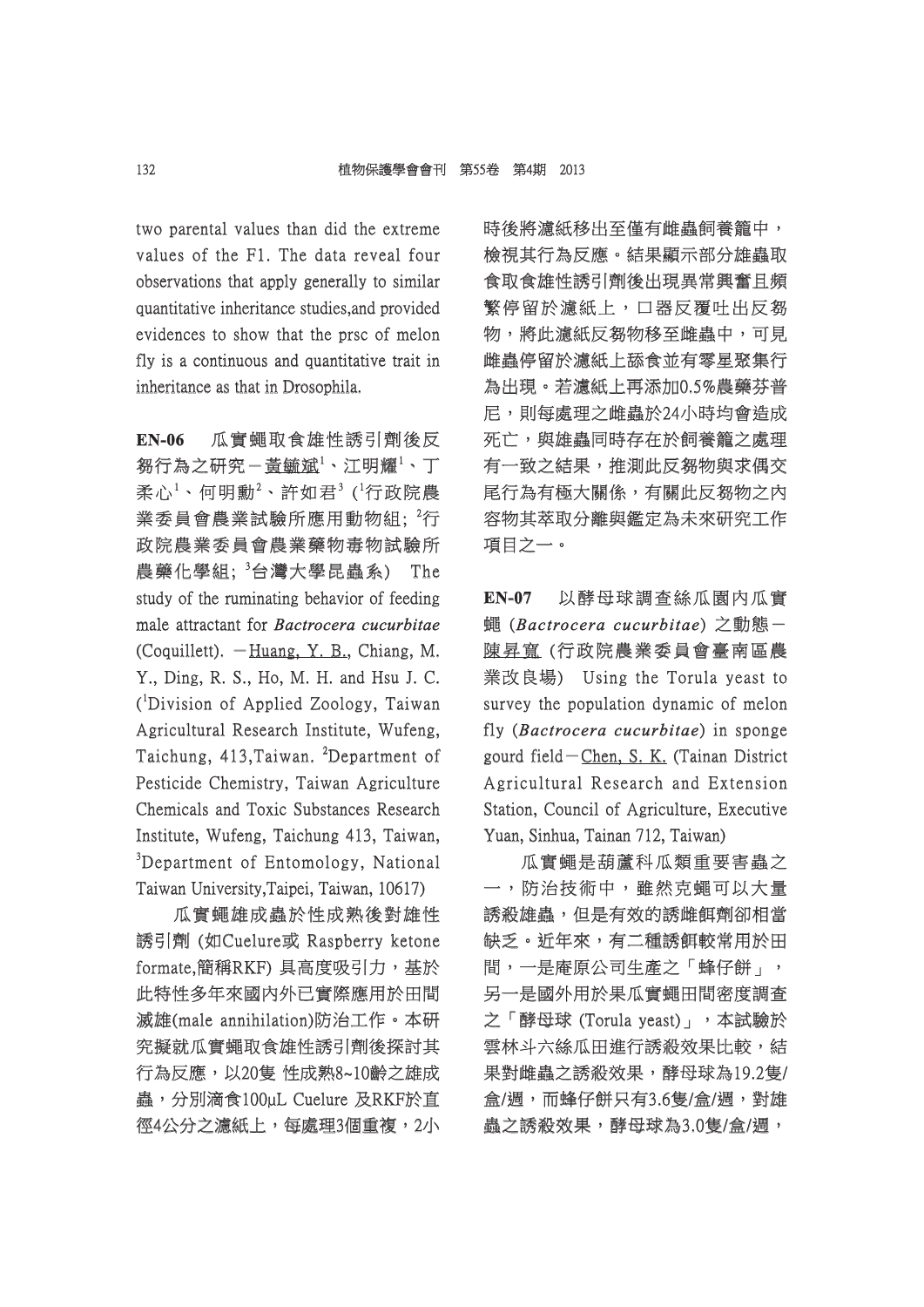蜂仔餅為0.8隻/盒/週。顯然酵母球對雌 蟲之誘殺效果較雄蟲為好。為了解瓜實 蠅在瓜園及鄰近樹林之活動情形,分別 在瓜園鄰近樹林處(鄰處)、瓜園中間(中 處)及瓜園遠離樹林處(遠處)設置酵母球 誘蟲器調査密度變動情形,結果鄰處所 誘得蟲數均較中處及遠處來的少,可能 因絲瓜開始結瓜時,瓜棚已成遮蔭狀 況,瓜實蠅便在其中活動。整個生育期 間均以中處誘得蟲數最多,直到採收後 期遠處誘得蟲數才超過中處。2013年2 月至10月以酵母球誘蟲器在絲瓜園進行 長期密度調查,雌蟲3-5月有一高峰期, 大約在30隻/盒/週左右,6-7月有另一高 峰期,以6/7日所誘得蟲數最高,達86.8 隻/盒/週,而後密度開始下降,7/25調查 時已清園,誘蟲數降至0.0隻/盒/週。雄 蟲之密度變化則在3-7月間有較高密度, 波動變化不大,平均約在15隻/盒/週左 右。

**EN-08** 台灣鮮食鳳梨蟲害發生調查及 防治評估-黃守宏、林靜宜 (農業試驗 所嘉義分所植物保護系) Reinspection of pineapple insect pests and evaluating f the efficacy of some pesticides on pink pineapple mealybug- $H$ uang, S. H. and Lin, C. Y. (Department of Plant Protection, Chiayi Agricultural Experiment Station, Taiwan Agricultural Research Institute, Chiayi 600, Taiwan)

研究調査鮮食鳳梨上發生之害 蟲種類,發現椰子盾介殼蟲 (Diaspis  $bo$ *isduralii* Signoret)、菝契黑圓盾介殼 蟲 (*Melanaspis smilacis* (Comstock)) 及 台灣黃毒蛾 (Porthesia taiwana (Shiraki)) 等3種新紀錄害蟲,但最常發生之害蟲 種類仍為鳳梨嫡粉介殼蟲 (Dysmicoccus  $b$ revipes (Cockerell))。分析鳳梨嫡粉介 **殼蟲族群於鳳梨園中呈現聚集型分布,** 於鳳梨果實形成後,聚集部位以果實基 部為主, 日與果實糖度呈正相關性 (r = 0.62, P < 0.0001)。重新檢測50%撲滅松 乳劑、50%芬殺松乳劑及40.8%陶斯松乳 劑等三種早期推薦防治鳳梨嫡粉介殼蟲 藥劑,顯示於兩次施藥後,至第21天均 有良好之防治成效;2%農皂、90%葵無 露、60%大豆油乳化劑及99%窄域油等 、60%大豆油乳化劑及99%窄域油等 四種油類資材之防治效果不顯著。

**EN-09** 誘卵裝置擺設位置對柑橘窄 胸天牛產卵防治之比較-張淳淳、黃秀 雯、陳昇寬、林明瑩 (行政院農業委 、陳昇寬、林明瑩 (行政院農業委 員會臺南區農業改良場作物環境課) Comparison of control efficiency of *Philus antennatus* (Coleoptera: Vesperidae) by oviposition device under different setting positions-Chang, C. C., Huang, H. S., Chen, S. K. and Lin, M. Y. (Division of Crop Environment, Tainan District Agricultural Research and Extension Station, Council of Agriculture, Executive Yuan, Taiwan, ROC)

柑橘窄胸天牛屬鞘翅目、舊天牛 科,是危害文旦柚及白柚根部的害蟲。 由於幼蟲土棲不易以化學藥劑有效防 治,農民普遍利用燈光誘集、徒手捕捉 及誘引產卵的物理方式進行田間管理。 柑橘窄胸天牛雌蟲具有於縫隙產卵的特 性,故可以人工製造縫隙的方式誘引雌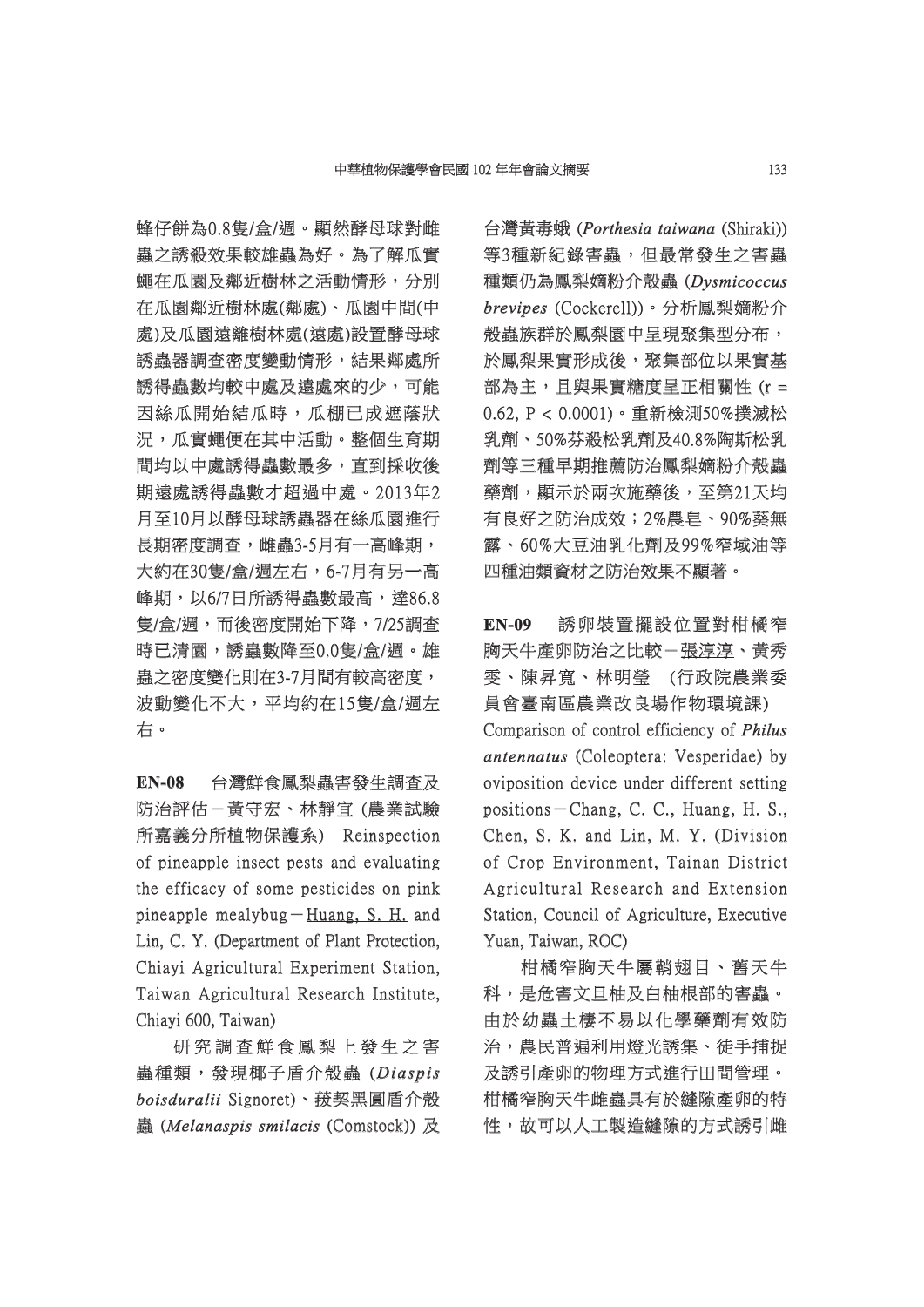蟲產卵。臺南場曾以試驗證實兩片重疊 木板置於柚樹下的方法可誘引柑橘窄胸 天產下大量的卵粒。為進一步比較不同 擺設位置對誘卵數量上的差異,2013年 5月至6月於麻豆區之兩處柚園進行產卵 試驗,分別將木板以平放地面、斜靠樹 幹、置於主幹分枝三種方式處理進行誘 、置於主幹分枝三種方式處理進行誘 引天牛產卵的試驗。結果顯示三種擺設 方式在兩處果園呈現不同的趨勢,其中 一處果園之產卵量在三種不同處理下差 異不顯著,而另一處果園則以斜靠樹幹 法所誘得的卵量最多、置於主幹分枝者 次之、平放地面的方式數量最少,兩處 柚園的差異可能與園中天牛密度有關。 整體而言,利用2片木板重疊的方式都 能引誘到一定數量的卵堆,而木板擺設 位置在不同條件下可能出現不同的結 果,但從這兩處試驗的結果與實際操作 上的方便性而言,以斜靠樹幹的方式較 為推薦使用。

**EN-10** 長豇豆田內薊馬成蟲之顏色 偏好、空間分布和最適取樣數估計一賴 信順(行政院農業委員會農業試驗所鳳 山熱帶園藝試驗分所) Color preference, 熱帶園藝試驗分所) Color preference, spatial pattern and optimal sample size estimation of adult thrips (Thysanoptera: Thripidae) in cowpea (Vigna unguiculata (L.) Walp.) field. $-Lai$ , H. S. (Fengshan Tropical Horticultural Experiment Branch, Taiwan Agricultural Research Institute, Fengshan, Kaohsiung, Taiwan)

長豇豆 (Vigna unguiculata (L.) Walp.)為高屏地區可整年種植的豆類蔬 菜,其主要蟲害有蚜蟲、薊馬與豆莢 螟等,其中薊馬會造成長豇豆外皮受損 影響其商品價值。由於長豇豆屬於連續 採收之作物,而薊馬所造成的危害通常 在採收時才被發現,因此農民多數會採 取定期噴藥來降低薊馬的數量,但亦 因如此也增加了殘留農藥超量的風險。 本研究以每次隨機採 100 朵花,連續 調查5次,發現長豇豆田裡最常出現的 薊馬種類為台灣花薊馬 ( 馬種類為台灣花薊馬 *Frankliniella rankliniella intonsa* (Trybom)),其次為豆花薊馬 (*Megalurothrips usitatus egalurothrips* (Bagnall))。在薊 馬對顏色的偏好部份,台灣花薊馬與豆 花薊馬對四種顏色的偏好依序為藍色> 白色>黃色>綠色。以藍色黏板進行族 群變動調查,發現黏板上的薊馬數量隨 著開花數量多寡而有變動,而台灣花薊 馬的數量皆大於豆花薊馬的數量。在薊 馬空間分布模式部份,以藍色黏板調查 不同種植時期長豇豆上的薊馬,以Iwao's patchiness regression分析,台灣花薊馬與 豆花薊馬的β值皆大於  $1$ , 而以Taylor's power law分析,b 值亦皆大於 1,顯示 兩者在長豇豆田的空間分布皆為聚集 型。依據以上數值估算在不同密度與 。依據以上數值估算在不同密度與 精密度下的長豇豆上台灣花薊馬與豆花 薊馬成蟲之最適取樣數,當台灣花薊馬 平均密度為每張黏板達 100 隻,精密度 設為 0.2 時,不同種植時期經由Iwao's patchiness regression和以Taylor's power law計算,最適取樣數在 7-9 張黏板。豆 花薊馬平均密度為每張黏板達 20隻, 精密度設為 0.2 時,不同種植時期經由 Iwao's patchiness regression和以Taylor's power law計算,最適取樣數在 4-8 張黏 板。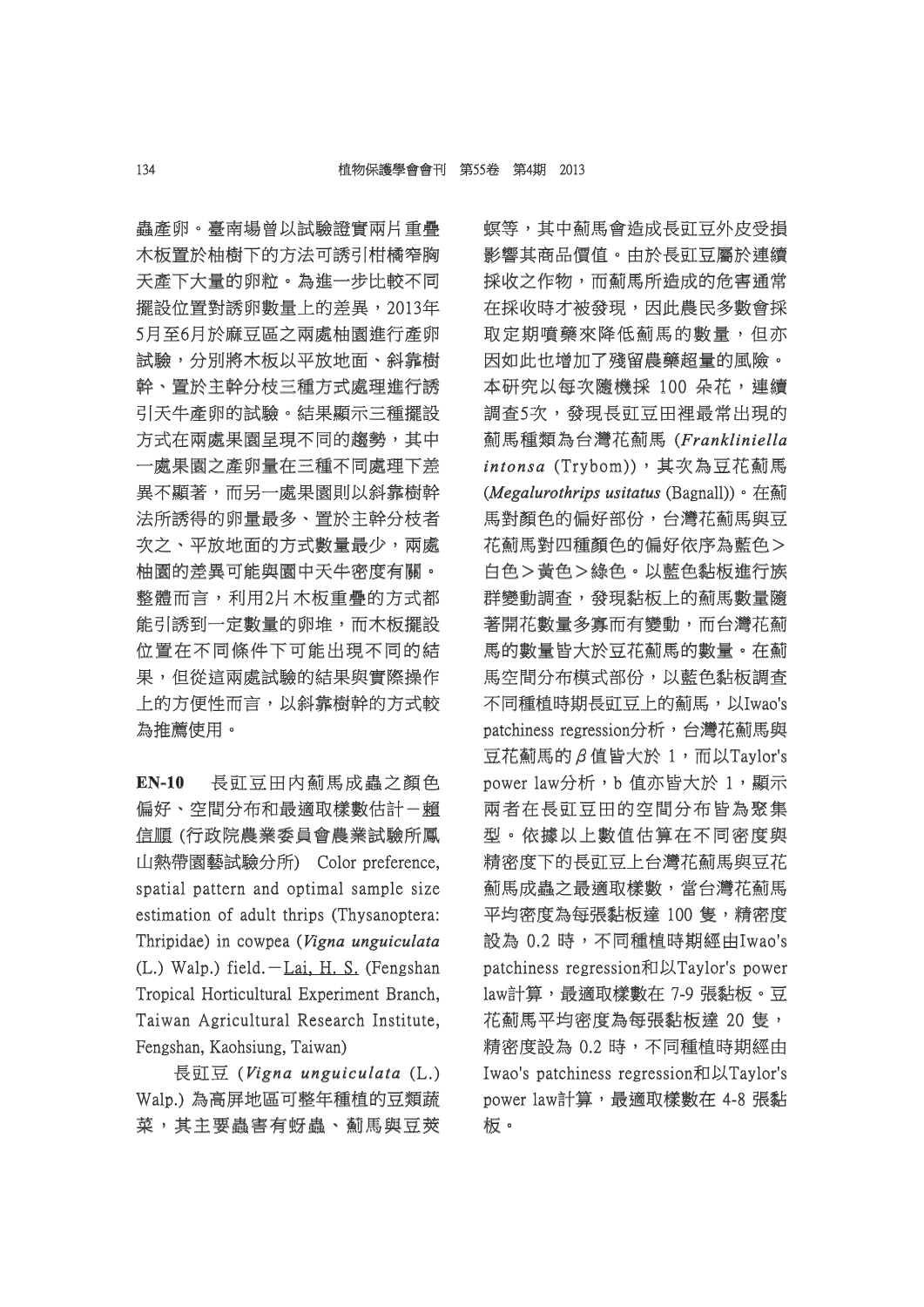**EN-11** 藍帶細頸金花蟲 *Lema solani ema*  Fabricius在龍葵上生活史之研究- 徐 僑、陳文華(國立屏東科技大學植物醫 學系) The life history of *Lema solani* Fabricius on *Solanum nigrum* L.-Hsu, C. and Chen, W. H. (Department of Plant Medicine, National Pingtung University of science and Technology, Neipu, Pingtung 912, Taiwan)

藍 帶 細 頸 金 花 蟲 (Lema solani Fabricius) 屬於金花蟲科 (Chrysomelidae)、細頸金花蟲屬 (*Lema*),其寄主植物為龍葵 ( ,其寄主植物為龍葵 *Solanum nigrum*L.)。地理分布地區包括臺灣、 美國東部。藍帶細頸金花蟲之頭部、 觸角、腳及胸部腹板黑色;翅鞘呈藍 色金屬光澤,側緣及中間橫向斑為橘黃 色,前胸背板與腹部也是橘黃色。本研 究於 20、25、30℃三種定溫,相對溼 度為70±5% 及光週期 12D: 12L 下, 以 龍葵葉片飼養觀察其生長發育,結果顯 示於三種定溫下其孵化率分別為 87.5、 88.4 和 53.3%;20、25℃之平均總發育 日數分別為33.8、20.9日;而高溫 30℃ 則於若蟲期即死亡無法完成發育,自卵 至成蟲之發育臨界低溫為 12.2℃,有效 積溫為 263.1 日度(degree-days);於 25℃ 定溫下之族群介量分別為內在增值率 (r)0.163,<sup>第增值率</sup> (Ro)191.73,終極增 值率 (λ)1.1775,平均世代時間 (T)32.18 日。

**EN-12** 木瓜秀粉介殼蟲 (Paracoccus *maginatus aginatus* Williams and Granara De Willink) 在番石榴上生活史研究-

林妤俐、陳文華(國立屏東科技大 學植物醫學系) The life history of *Paracoccus maginatus* Williams and Granara De Willink on Psidium guajava L. cv. 'Diwang Ba'  $-$  Lin, Y. L. and Chen, W. H. (Department of Plant Medicine, National Pingtung University of science and Technology, Neipu, Pingtung 912, Taiwan)

木瓜秀粉介殼蟲 (Paracoccus *maginatus a g i n a t u s*) 屬 於 粉 介 殼 蟲 科 屬 於 粉 介 殼 蟲 (Pseudococcidae)、秀粉介殻蟲屬 (*Paracoccus aracoc cus*),其寄主植物包括番木 ,其寄主植物包括番木 瓜、辣椒、番茄、茄子、馬鈴薯、朱 槿、番石榴、棉花等三十二科八十五種 、番石榴、棉花等三十二科八十五種 以上 (Ben-Dov and Miller. 2012)。目前 有記錄的危害區域在非洲有迦納、象牙 海岸;北美洲;中美洲;亞洲有印度、 孟加拉、泰國、越南、印尼、馬來西 亞、菲律賓、臺灣。若蟲及成蟲主要發 生於葉片之背面,當密度逐漸增加,會 由葉背移動到葉面,之後自新葉向外移 動,通常喜於葉片之主脈及支脈兩側棲 息,並危害新芽,造成頂芽優勢消失, 側芽增生;危害老葉時葉片輕微變形。 本研究於 25、30、35℃三個溫度、相對 溼度70±5% 及光週期 12D:12L 下,以 度70±5% 下,以 番石榴(Psidium guajava L. cv. 'Diwang Ba')葉片飼養,觀察其生長發育,結果 顯示,於 25、30、35℃三個溫度下其 卵孵化率分別為 97.5、98.5 及 70%;平 均總發育日數在 25℃時, 雌蟲為 23.5 日、雄蟲 23.7 日; 30℃下, 雌蟲為 26.2 日、雄蟲 24.2 日;於 35℃高溫則無法 完成生活史;雌蟲之平均壽命在 25 及 30℃下分別為 43.9 及 44.8 日,雄蟲則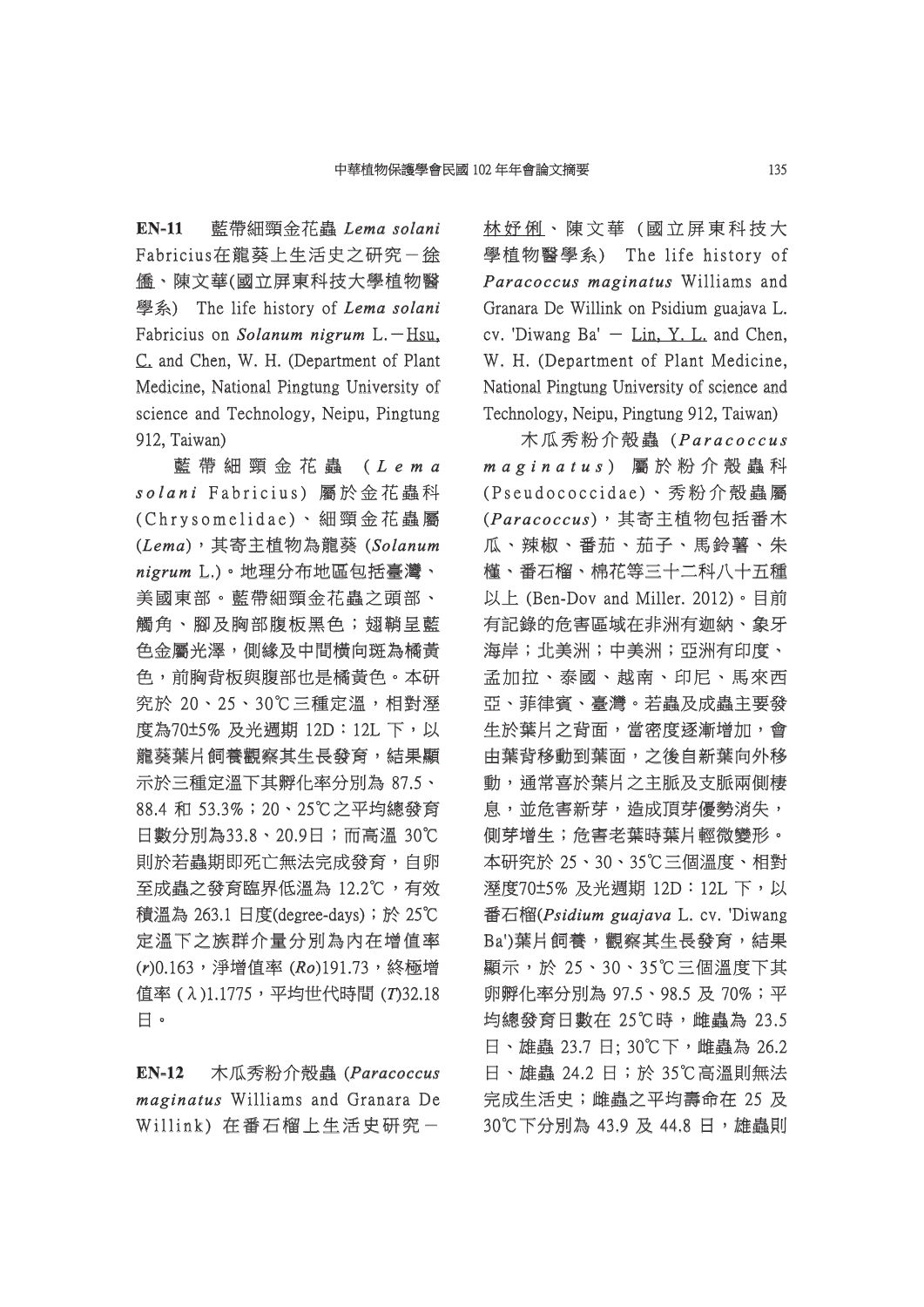為 26.9 及 26.3 日。雌成蟲在 25℃下總 25℃下總 產卵量為 154 粒,在 30℃下則不產卵; 25℃雌蟲每日平均產卵 0.8 粒;於 2 5℃ 定溫下之族群介量分別為內在增值率 (r)0.1419,淨增值率(Ro)84.78,終極增 值率(λ)1.1525,平均世代時間(T)31.28 日。

**EN-13** 台灣南部熱帶火蟻 ( *Solenopsis olenopsis*  geminata) 發生分布和棲地調查- 林芳 證 $^{1}$ 、楊景程 $^{2}$ 、張念台 $^{1}$  ( $^{1}$ 國立屏東科技 大學植物醫學系、<sup>2</sup>國立台灣大學植物醫 學碩士學位學程) The Distribution and Habitat of Tropical Fire Ant *(Solenopsis geminata eminata*) in Southern Taiwan- Lin, F.  $J^1$ , Yang, C. C.<sup>2</sup> and Chang, N. T.<sup>1</sup> (<sup>1</sup>Department of Plant Medicine, National Pingtung University of Science and Technology; <sup>2</sup>Master Program for Plant Medicine, National Taiwan University)

熱帶火蟻*Solenopsis geminata o l e n o p sis g e m i n a t a* (Fabricius) (Hymenoptera: Formicidae), 原生於中美洲及美國南部,隨著貿易分 布至全世界,三十多年前入侵台灣, 主要遍布在中南部地區。其無論在攻 擊性、棲地競爭力和螫傷人後的症狀, 或對人體健康的威脅皆與入侵紅火蟻 (*Solenopsis invicta* Buren)相似。本研究 自民國 99 年 9 月 10 日到102 年 10 月 民國 10 17 日止,針對台南、高雄、屏東、台 東等4縣市,隨機調查這些地區的國中 小學、公園和其他公共場所,紀錄熱 帶火蟻的分布情形。在 99 年度調查的 239 樣區中,有 61 處發現有熱帶火蟻族 群,發生率為 25.5%;100年度調査 231 個樣區,38 樣區有熱帶火蟻,發生率為 16.5%;101年度總共調查 294個樣區, 則有 114 個樣點 (38.8%) 發現熱帶火蟻 族群。另因其取食種子和地棲定居型的 築巢習性,可能影響其對築巢環境的選 巢習性,可能影響其對築巢環境的選 擇,故觀察紀錄蟻巢鄰近植物的種類和 距離。結果在 135 筆數據中,熱帶火蟻 有 18.5%築巢於榕樹下,其次有 17.8% 17.8% 築巢於黑板樹下,再次要為大葉欖仁 6.7%,其餘與巢相近的 38 種喬木、灌 木及禾本科植物皆只佔 5%以下。蟻巢 直接築於植株下或距植株 1 公尺以内者 佔 77.6%,此範圍內的植株仍以榕樹和 黑板樹兩者比例最高。建構巢穴的土質 則以保濕性和排水性較佳的壤土為主, 佔所有調查蟻巢的 90.4%,而築巢於砂 土者僅有 9.6%。依調查結果顯示,熱帶 火蟻似乎較喜築巢於木本植物根部的壤 土中,而非於其喜愛取食種子的禾本科 植物之生長環境。

**EN-14** 台灣地區蓮霧新發生之種子 造癭害蟲一米爾頓釉小蜂-林裕哲、 楊曼妙 (國立中興大學昆蟲學系) A new seed gall-forming pest of wax apple in Taiwan—*Anselmella miltoni* Girault -Lin, Y. C. and Yang, M. M.(Department of Entomology, National Chung Hsing University, Taichung 40227, Taiwan)

米爾頓釉小蜂*Anselmella miltoni nselmella*  Girault為造癭昆蟲,取食包括蓮霧在内 的赤楠屬(*Syzigium yzigium*)植物,幼蟲於寄主 植物,幼蟲於寄主 植物種子造癭,造成受感染種子變形為 顆粒狀,每一顆粒內有一蟲室,内含一 隻個體。成蟲於癭內羽化,鑽出果肉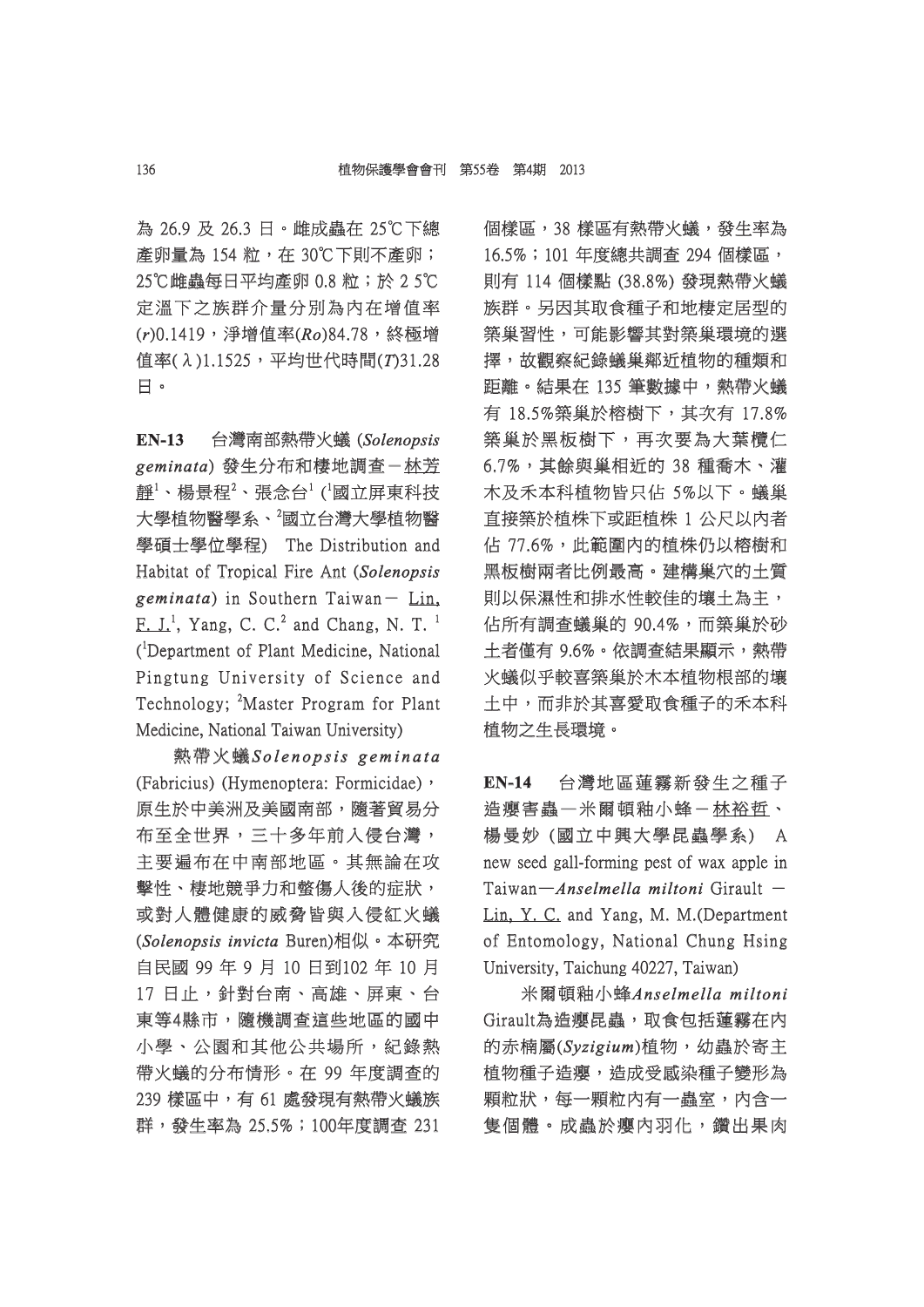時於果實表面留下孔洞,影響果實價 值。此小蜂在台灣地區於 2005 年首次 。此小蜂在台灣地區於 紀錄,而中國於 2005 和 2007 年也於廈 門攔截的台灣蓮霧中,發現米爾頓釉 小蜂。2008 至 2012 年透過嘉義的受害 果園調查發現,米爾頓釉小蜂主要為害 時期為自然產期的蓮霧,而產期調節的 蓮霧則無發現米爾頓釉小蜂。蓮霧受感 染率約為 17-20%,且無論是否進行套 袋皆會被感染。每個蟲癭包含了 20.8± 11.5(n=57) 個小室。2012 和 2013 年針對 1.5(n=57) 行道樹等非管理區之蓮霧調查,目前於 台北、桃園、苗栗、南投、台中和嘉義 北、桃園、苗栗、南投、台中和嘉義 等地皆有發現Anselmella屬釉小蜂,雖 然其感染率皆低於 10%,但此調查結果 顯示*Anselmella nselmella*屬釉小蜂在台灣分佈可 釉小蜂在台灣分佈可 能已經相當廣泛,然嘉義以南地區還未 有紀錄。2013年就梅山地區果園調査顯 示,米爾頓釉小蜂於受侵害之果園,發 生頻度為 16.5±11.9% (N=9) 及 9.6±11% (N=3),受調查園區間田間衛生差異甚 N=3),受調查園區間田間衛生差異甚 大,但受害情形檢測後並無顯著性差異 (t-test, R<0.05) · 此批蓮霧雖有進行產期 調節,唯調節時間接近自然果實收成時 間。嘗試利用日前為進口檢疫研發的X 。嘗試利用日前為進口檢疫研發的X 光自動化檢測系統進行果實檢測,可成 功檢出受害果實。目前對於米爾頓釉小 蜂的瞭解仍相當有限,須進一步調查以 掌握其確實發生期與相關生物學資訊, 作為防治策略的參考。建議農民於田間 可做自行檢查,在熟果期透過套袋的透 明窗檢查,若發現蟲體則將整袋自田間 移除銷毀,以降低後續感染,並減少防 檢疫之風險。

**EN-15** 利用性費洛蒙監測柑橘粉介殼 蟲與番石榴粉介殼蟲在番石榴果園中之 發生情形-王文龍、張志弘、吳昭儀、 洪巧珍 (行政院農業委員會農業藥物毒 物試驗所) Occurrence of citrus mealybug, *Planococcus citri* and guava mealybug, *P. minor* in the guava orchards monitoring with sex pheromone in Taiwan  $-$  Wang, W. L., Chang, C. H., Wu, C. Y. and Hung, C. C. (Taiwan Agriculture Chemicals and Toxic Substances Research Institute, COA, Wufeng, Taichung 413, Taiwan)

於 2012年3月至 2013年4月 在彰化縣社頭鄉與高雄市燕巢區各選 三大區番石榴果園,面積約為 1~2 公 頃,利用性費洛蒙監測柑桔粉介殼蟲 ,利用性費洛蒙監測柑桔粉介殼蟲 (Planococcus citri)、番石榴介殼蟲(P. *minor*)之發生情形。試驗時,每大區番 之發生情形。試驗時,每大區番 石榴果園再分為兩小區。分別懸掛此 兩種粉介殼蟲性費洛蒙圓筒型黏膠式 誘蟲器及空白圓筒型黏膠式誘蟲器(對 照)各 2 個,每個月調查一次。結果顯 示社頭鄉三大區番石榴果園中兩種粉介 殼蟲發生情形,以第三大區的柑橘粉 介殼蟲及番石榴粉介殼蟲的族群密度, 均較第一、二大區者為低,此應是管理 差異所致。柑橘粉介殼蟲的族群密度在 2012年7月至2013年2月很低,0-8.7 insects/trap/month, 於 2013 年 3 月其族 群密度上升。番石榴粉介殼蟲的族群 密度,在 2012年7月至 2013年4月 亦低,0.3-34 insects/trap/month;分別 於 2012年10月、2013年1、3月出現 小高峰。燕巢區三大區番石榴果園中兩 種粉介殼蟲發生情形,顯示柑橘粉介殼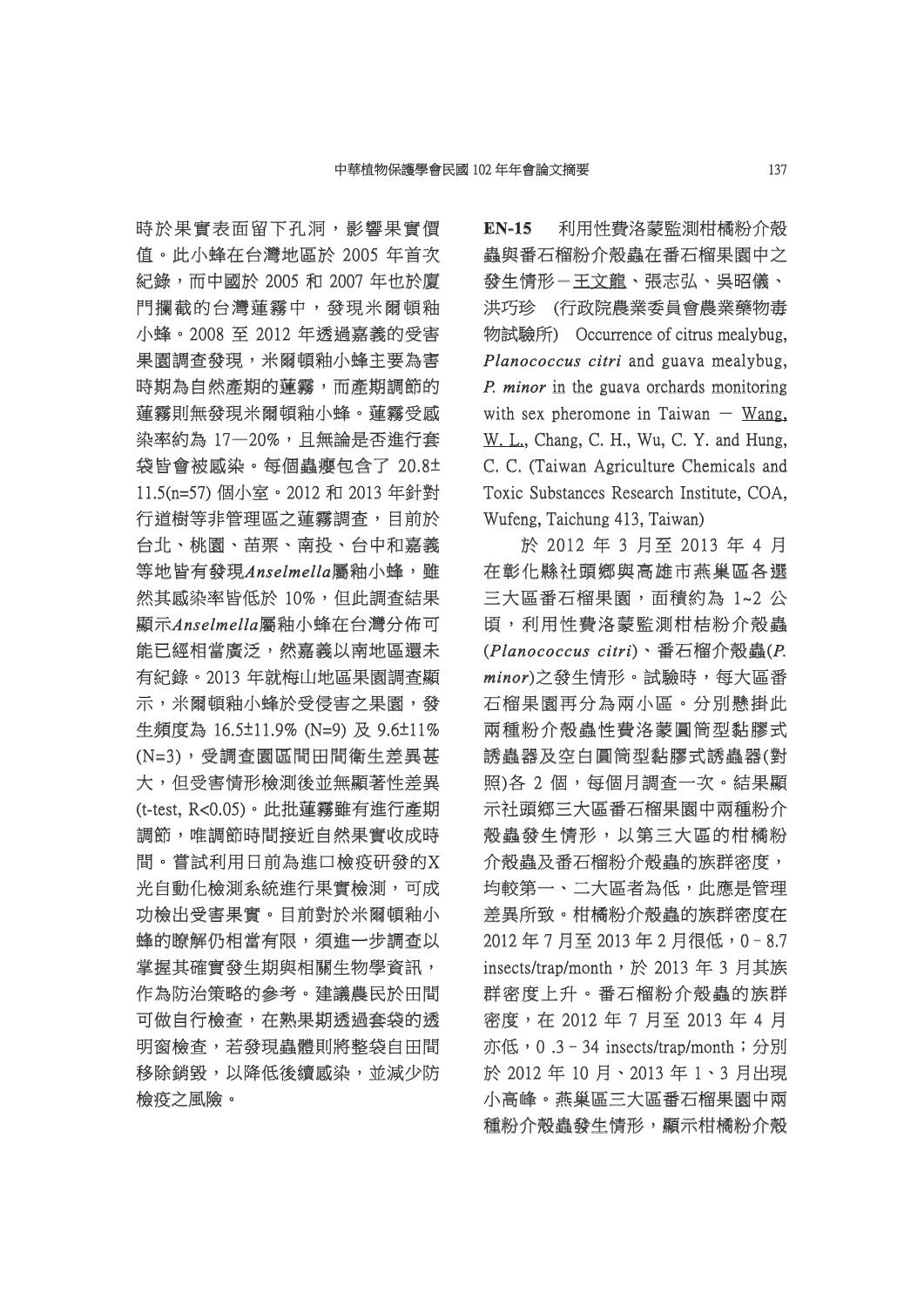蟲的族群密度,於 2012年 4、5 月以第 一大區較高,平均為 49.8、79.6 insects/ trap/month;柑橘粉介殼蟲的族群密度 在 2012年6月至 2013年3月低,概 在 0–7.8 insects/trap/month。於 2013 年 4 月第三大區柑橘粉介殼蟲的族群密度 升高為 85.5 insects/trap/month。番石榴 粉介殼蟲的族群密度,於 2012年4、 5、6月以第二大區較高,平均分別為 134.8、32、21.5 insects/trap/month; 第  $\equiv$ 大區於 2013 年 1 月達高峰 79 insects/ trap/month。由此監測結果顯示兩種粉介 殼蟲在兩地區的番石榴果園均存在,彰 化縣社頭鄉番石榴果園兩種粉介殼蟲族 群密度較高雄市燕巢區鄉番石榴果園為 高。在彰化縣社頭鄉、高雄市燕巢區鄉 番石榴果園中,兩種粉介殼蟲之族群密 度相當。於社頭,柑橘粉介殼蟲以 3、 4、5 月,番石榴粉介殻蟲以 4、5、6 月 為發生高峰期。於燕巢,柑橘粉介殼蟲 以 4、5 月,番石榴粉介殼蟲以 1、4、5 月為發生高峰期。

**EN-16** 台灣紅龍果蟲害調查及螞蟻 防治管理技術之研究- 邱一中、黃毓 斌 (行政院農業委員會農業試驗所應用 動物組) Constructed pest investigation and ants control of pitaya in Taiwan $-\text{Chiu}$ , Y. C. and Huang, Y. B. (Applied Zoology Division, Taiwan Agricultural Research Institute, Wufeng, Taichung 413, Taiwan)

紅龍果 (Pitaya or dragon fruit, *Hylocerreus ylocerreus*spp.) 屬仙人掌科,為我 國推廣栽培之新興熱帶果樹,近年由 於種植技術改良,全國栽培面積已達

 $1200 \sim 1500$  公頃,但在台灣缺乏該果 樹的害蟲資料及防治管理技術。本研究 於全國主要紅龍果外銷供果園及一般供 果產地,包括宜蘭、台中、彰化、南 投、台南、高雄、屏東、花蓮及澎湖等 地,協助指導紅龍果栽培及蟲害診斷和 防治管理,並進行紅龍果園害蟲相調 查,目前鑑定確認的有害昆蟲共計有 35 種,包括果實蠅科 2 種 ( 5 *Bactrocera actrocera dorsalis orsalis*; *Bactrocera cucurbitae actrocera* );家 **蠅科 1 種 (Atherigona orientalis);**  $\frac{1}{2}$  8 種 (Porthesia taiwana; Orgyia *postica* ; *Olepa schleini l e p a s c h l e i n i*; *Amsacta*   $lactinea; Spodoptera litura; Helicoverpa$ *armigera rmigera*; *Trichoplusia ni richoplusia* ; *Hemerophila emerophila*   $artilieneata)$ ; 甲蟲類 2 種 (Protaetia *orientalis rientalis*; *Araecerus fasciculatus raecerus* );椿  $$$  繁類 4 種 (Erthesina fullo; Eysarcoris  $guttinger$ ; *Nezara viridula*; *Rhynchocoris*  $h$ *umeralis*);蚜蟲類 1 種 (Aphis  $gossipi)$ ; 介殼蟲類 4 種 (Planococcus *mino*; *Phenacoccus solenopsis*; *Ferrisia virgata*; *Diaspis echinocacti iaspis* );薊馬類 2 種 (*Frankliniella intonsa rankliniella* ; *Scirtothrips cirtothrips*   $dorsalis$ ); 螞蟻類 11 種 (Solenopsis *geminate eminat e*; *Pheidologeton diversus he idologe ton di v e rsus*; *Polyrhachis dives*; *Paratrechina longicor*; *Anoplolepis longipes*; *Crematogaster*  $laboriosa; Monomorium Chinese; M.$ *floricola*; *M. intrudens*; *Tetramorium nipponense ipponense*; *Technomyrmex albipes echnomyrmex* )。在 螞蟻防治管理上,針對危害嚴重的熱帶 火蟻 (*Solenopsis geminata olenopsis* ) 及多樣擬大 頭家蟻 (*Pheidologeton diversus heidologeton* ),以目 前用於農地紅火蟻的因得克、美賜平及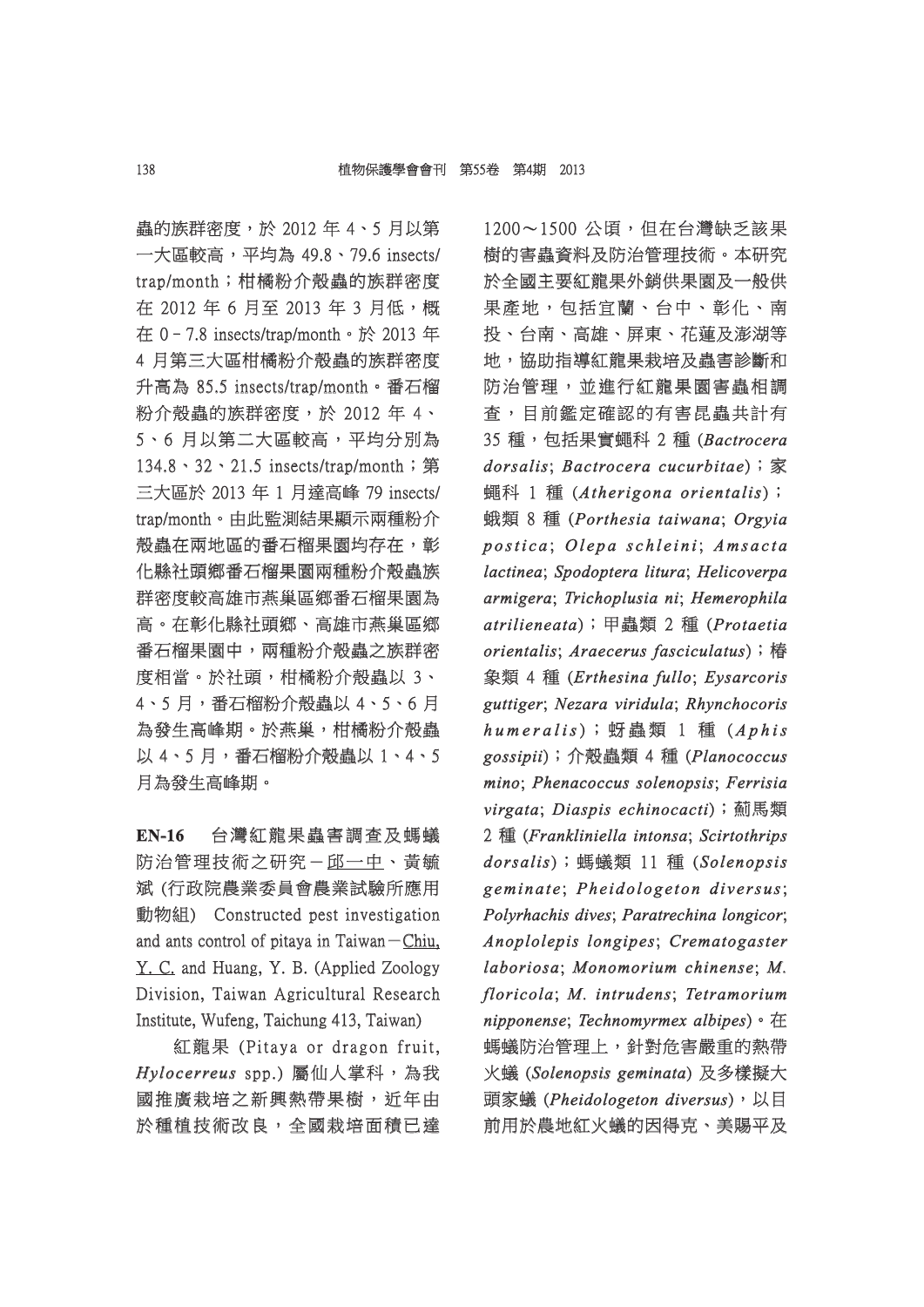賜諾殺餌劑,以及本所技術移轉用於非 農地的美洲豹火蟻餌劑進行室內藥效試 驗,結果 4 種餌劑均可在 2 個星期內, 達到 100% 的致死率,而對照組僅 8% 致死率,顯示餌劑對試驗的 2 種螞蟻具 有毒殺的效果。

**EN-17** 台灣之木瓜秀粉介殼蟲寄生蜂 概況-陳淑佩、翁振宇 (行政院農業委 員會農業試驗所應用動物組) Status of 會農業試驗所應用動物組) Status the parasitoids (Hymenotera: Chalcidoidea: Encyrtidae) on the papaya mealybugs (*Paracoccus marginatus aracoccus*  Williams and Granara de Willink) of Taiwan  $-$  Chen, S. P. and Wong, J. Y. (Taiwan Agriculture Research Institute, Wufeng, Taichung 413, Taiwan)

原產於墨西哥之木瓜秀粉介殼蟲 (*Paracoccus marginatus aracoccus*  Williams and Granara de Willink, PMB)於 2010年入 侵台灣地區後,已於木瓜、番石榴、茄 科作物(如茄子及番茄)、旋花科(如甘藷 葉)等 23 科 53 種作物上造成危害。此 害蟲繁殖適溫為 24-28℃,台灣因全年 均可尋獲正值開花及結幼果之寄主, 可終年發生,惟以春至秋季之發生較 為嚴重。以木瓜為例,由於木瓜為連 續採收作物,果實重疊致使藥劑無法 完全覆蓋蟲體,增加藥劑防治的困難 度。本研究調査木瓜秀粉介殼蟲之寄 生蜂種類及其在台灣的分布概況。本 研究調查寄生蜂種類包括木瓜抑蝨跳 小蜂 (*Acerophagus papaya* Noyes and Schauff)、 *Pseudleptomastix* sp. 、横盾小 蜂(Chartocerus walkeri Hayat)、釉小蜂 (*Entedononecremnus* sp.) and花翅跳小蜂 (Marietta leopardina),其中木瓜抑蝨跳 小蜂對於木瓜秀粉介殼蟲在全世界已具 實際應用之防治功效。本文探討台灣木 瓜抑蝨跳小蜂之概況,以供日後田間應 用時之參考。

**EN-18** 高雄地區埃及斑蚊及白線斑蚊 對殺蟲劑之感受性研究-詹雅筑<sup>1</sup>、徐爾 烈<sup>2</sup>、白秀華<sup>1</sup>(<sup>1</sup>國立高雄大學運動健康與 休閒學系、2國立台灣大學生物資源暨農 學院昆蟲學系) Insecticide susceptibility of *Aedes aegypti* and *Aedes albopictus* in Kaohsiung City  $-$  Chan, Y. C.<sup>1</sup>, Hsu, E. L.<sup>2</sup> and Pai H.  $H<sup>1</sup>$  (<sup>1</sup>Department of Kinesiology, Health, and leisure studies, National University of Kaohsiung, Kaohsiung 811, Taiwan; <sup>2</sup>Department of Entomology, College of Bioresources and Agriculture, National Taiwan University, Taipei 106, Taiwan)

登革熱為台灣重要的蟲媒傳播疾 病,主要病媒蚊為埃及斑蚊(Ae. aegypti) 及白線斑蚊(*Ae. albopictus e.* )。過去研究 發現高雄地區埃及斑蚊對依芬寧、百滅 寧已產生抗藥性,進而影響緊急疫情之 防治;因此瞭解高雄地區埃及斑蚊及白 線斑蚊對殺蟲藥劑抗藥性有其必要性。 本研究於 2013 年 4-5 月, 以誘蚊產卵筒 收集高雄地區(三民區、前鎮區、苓雅 區、小港區、左營區、彌陀區)埃及斑 、小港區、左營區、彌陀區)埃及斑 蚊及白線斑蚊蟲卵,並帶回實驗室飼養 繁殖。實驗以WHO生物測定標準(藥膜 殖。實驗以WHO生物測定標準(藥膜 測定法)檢測埃及斑蚊及白線斑蚊對百 滅寧、第滅寧、賽飛寧、賽洛寧、依芬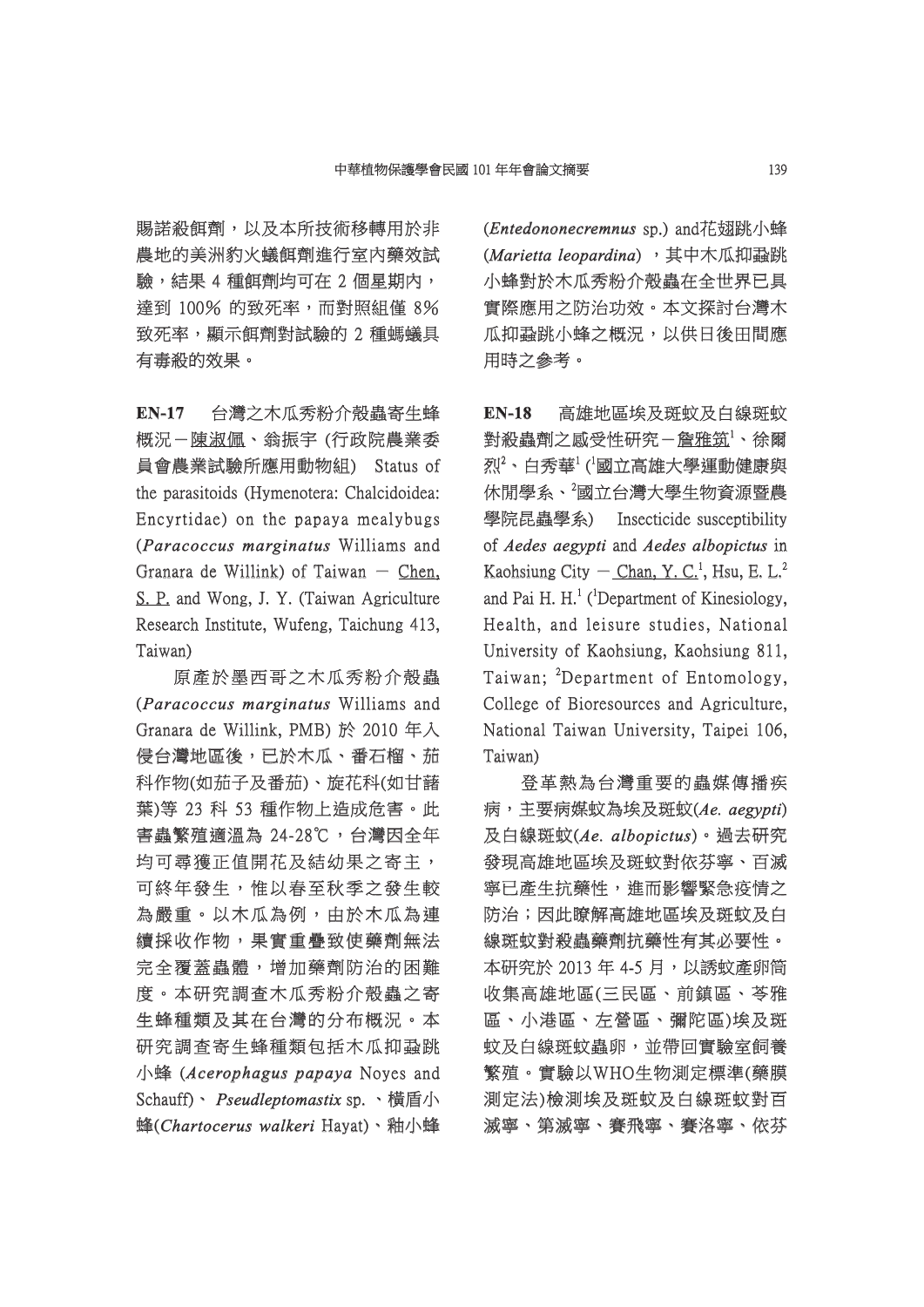寧、馬拉松、撲滅松、安丹,免敵克之 擊昏時間,並觀察 24 小時死亡率,以 探討其抗藥性。研究結果顯示,三民區 及前鎮區埃及斑蚊對百滅寧、第滅寧、 賽飛寧、賽洛寧、依芬寧、安丹、免 敵克已產生抗藥性;苓雅區埃及斑蚊對 百滅寧、第滅寧、賽飛寧、賽洛寧、依 芬寧、安丹已產生抗藥性;小港區及左 營區埃及斑蚊對百滅寧、第滅寧、賽飛 寧、賽洛寧、依芬寧已產生抗藥性;彌 陀區埃及斑蚊對百滅寧、第滅寧、賽洛 寧、依芬寧、安丹已產生抗藥性。三民 區及前鎮區白線斑蚊對免敵克已產生抗 藥性。本研究期透過不同品系病媒蚊對 不同藥劑之抗藥性研究,建立區域性用 藥指標,可作為未來登革熱疫情防治之 參考。

**EN-19** 蔬菜害蟲小菜蛾寄主轉換對 生活史之影響初步探討-陳靜宜<sup>1</sup>、許富 雄 $^1$ 、蕭文鳳 $^2$  ( $^1$ 國立嘉義大學生物資源 所、<sup>2</sup>國立嘉義大學植物醫學系) Impact of host plant transfer on the life cycle of Diamondback moth, *Plutella xylostella*  $-$  Chen, C. Y.<sup>1</sup>, Hsu, F. H.<sup>1</sup> and Hsiao, W. F.<sup>2</sup> (<sup>1</sup>Department of Bioresources, National Chiayi University, Chiayi, 600, Taiwan;  ${}^{2}$ Department of Plant Medicine, National Chiayi University, Chiayi, 600, Taiwan)

小菜蛾(Plutella xylostella)是十字花 科蔬菜主要害蟲之一,屬於鱗翅目菜蛾 科。本研究的目的在探討寡食性的小菜 蛾於十字花科作物間轉換時可能對生活 史的影響。2012年11月自彰化芳苑甘 藍菜田採回小菜蛾幼蟲約 50 隻,同時 向農藥所索取 50 個蛹,待羽化後混合 飼養以甘藍葉片餵飼幼蟲,作為蟲源, 飼養一代後方進行下列之寄主轉換實 驗。結球白菜、蘿蔔、油菜為本實驗之 。結球白菜、蘿蔔、油菜為本實驗之 轉換寄主植物,於蟲源取出小菜蛾成蟲 先於各作物上產卵,待孵化後再逢機選 取 60 隻幼蟲,進行觀察記錄幼蟲各齡 齢期、存活情形、蛹期及產卵量。結果 顯示幼蟲取食甘藍/甘藍、甘藍/結球白 菜、甘藍/蘿蔔、甘藍/油菜,平均卵期 依序為 2.79、3.07、2.79 及 3.0 天;一齡 序為 齡期平均依序為 2.38、1.62、1.72 及 1.8 天;二齡齡期平均依序為 2.54、1.93、 ;二齡齡期平均依序為 1.78、2.2 天;三齡齡期平均依序為 . 7 8、2 . 2 2.43、1.41、1.82 及 1.7 天;四齡齡期平 均依序為 2.93、1.87、1.76 及 2.1 天;幼 依序為 蟲全期平均依序為 10.28、6.83、7.09 及 7.8 天;蛹期平均依序為 6.3、5.26、5.21 .8 及 4.8 天;成蟲壽命平均依序為 26.69、 26.69、 21.94、21.12、及 18.0 天;產卵量平均 1.94、21.12、及 依序為 80.6、55.35、59.53、37.8 個/雌 蟲。綜合上述資料推估,轉換寄主後, 幼蟲發育期、蛹期及成蟲壽命明顯較未 轉換寄主之幼蟲期短,但產卵量甘藍顯 著高於其它寄主植物處理,但其原因仍 需進一步探討。

**EN-20** 家蠅乙醯膽鹼酯酶基因選殖 與表現初探-謝雨蒔、張淑貞、高靜華 (行政院農業委員會農業試驗所應用動物 行政院農業委員會農業試驗所應用動物 組) Study on the cloning and expression of house fly acetylcholinesterase  $-$  Hsieh, Y. S., Chang, S. C. and Kao, C. H. (Taiwan Agricultural Research Institute, Wufeng, Taichung 413, Taiwan)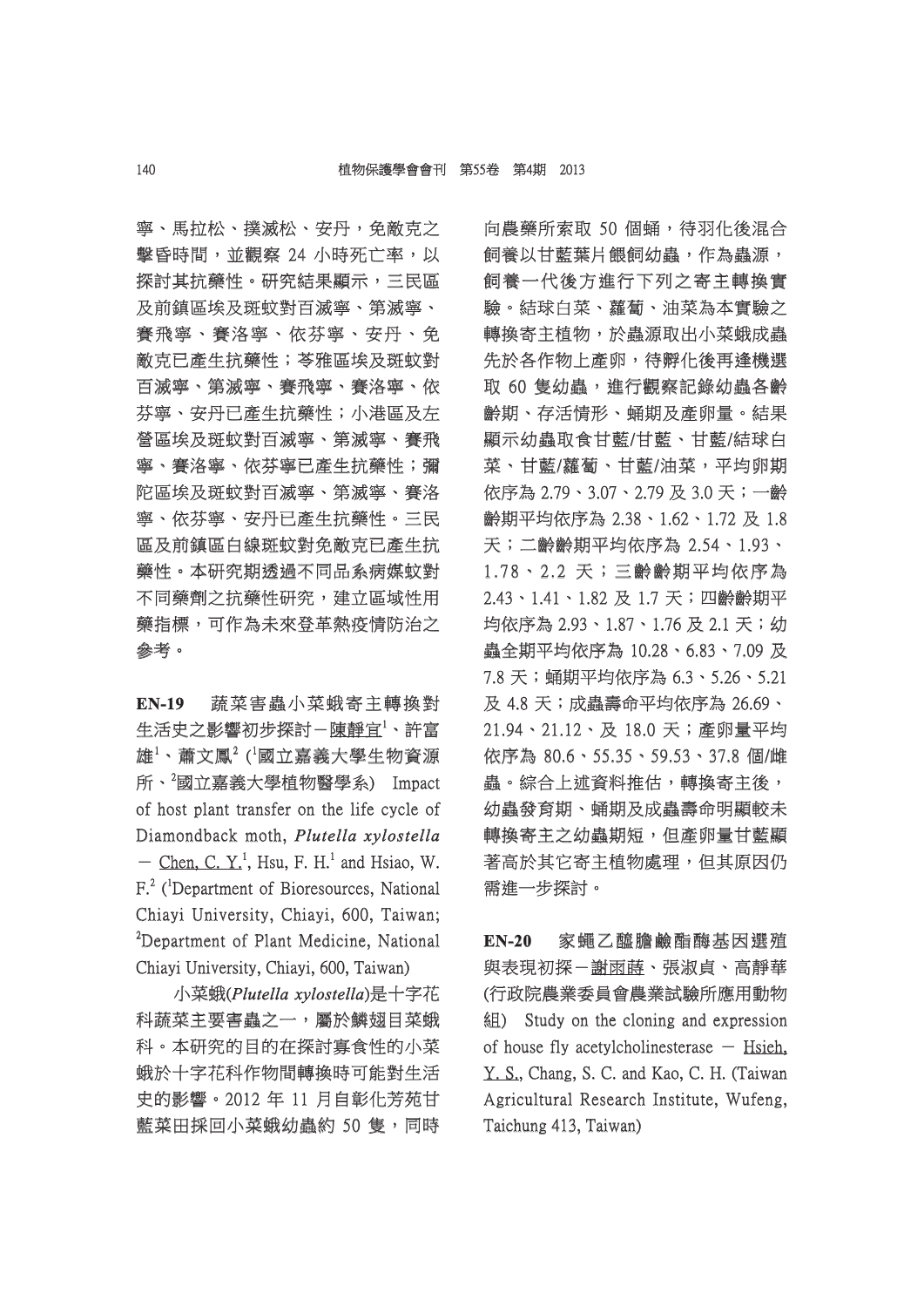動物體內膽鹼性神經元 (cholinergic 物體內膽鹼性神經元 neurons) 之神經傳導物質為乙醯膽鹼 (Acetylcholine, ACh),乙醯膽鹼酯酶 (Acetylcholinesterase, AChE) 則扮演分解 乙醯膽鹼使其能回收至突觸前神經元以 恢復正常傳導的重要角色。因乙醯膽鹼 酯酶可為有機磷及氨基甲酸鹽類殺蟲劑 抑制,行政院農業委員會農業試驗所 (以下簡稱本所)於 1985 年以Ellman's test 為原理開發農藥殘留快速檢驗技術,利 **用純化自家蠅 (Musca domestica) 之乙** 醯膽膽鹼酯酶檢測農作物有機磷及氨基甲 酸鹽殘留。因現行飼養家蠅及純化酵素 過程耗時費力,本研究擬藉由選殖家蠅 乙醯膽鹼酯酶基因並利用微生物大量表 現之方式,提高家蠅乙醯膽鹼酯酶生產 效率。收集本所自英國引入飼育 50 餘 年未接觸藥劑之家蠅 (感性品系) 頭部, 萃取其RNA並合成cDNA。根據NCBI 取其RNA並合成cDNA。根據NCBI 資料庫上已知之家蠅AChE cDNA序列 合成引子增幅此家蠅之AChE cDNA, 確認此感性品系家蠅AChE mRNA全長 為 2434 bp, 其中訊息胜肽 237bp,共 79a.a.;成熟胜肽 1839bp,共 613a.a.。 比較此感性品系家蠅與其他品系之家 蠅AChE mRNA具有 99% 以上相似度。 進一步將此AChE cDNA轉殖至酵母菌 (*Saccharomyces cerevisiae accharomyces* ) 與大腸桿菌 (*Escherichia coli scherichia* , BL21及C41品系) 表現 表現 系統,以大腸桿菌整體表現 (產量與活 性) 較佳,初步並發現以 1mM IPTG 於 ) 37℃ 下誘導 4 小時後能獲得大量具活性 之重組蛋白。未來將繼續尋找最佳之表 現條件,並利用管柱純化等方式獲取純 度較高且具活性之重組蛋白,以符合量 產乙醯膽鹼酯酶之需求。

**PP-01** 菊花矮化類病毒具感染力轉 錄體之構築-<u>鄭國本<sup>1</sup>、鄭櫻慧<sup>2</sup>、許</u> 謙信 $^3$ 、余聰安 $^1$ 、江主惠 $^1$  ( $^1$ 大葉大學 分子生物科技學系、<sup>2</sup>行政院農業委員 會農業試驗所植物病理组、3行政院農 業委員會台中改良場花卉研究室) Construction of an infectious transcript of *Chrysanthemum stunt viroid* – Cheng, K. P.<sup>1</sup>, Cheng, Y. H.<sup>2</sup>, Shiu, C. S.<sup>3</sup>, Yu, T.  $A<sup>1</sup>$  and Chiang, C. H<sup>1</sup> (<sup>1</sup>Department of Molecular Biotechnology, Da-Yeh University, Changhua 51591, Taiwan; <sup>2</sup>Plant Pathology Division, Agricultural Research Institute, COA, Wufeng, Taichung 41362, Taiwan; <sup>3</sup>Taichung District Agricultural Research and Extension Station, Changhua 51544, Taiwan)

類病毒為單股環狀的RNA分子, 不對應任何蛋白質,本身不需要藉由其 它病毒的幫助,即可在植物內複製,可 對植物造成不同程度的危害。由於類病 毒主要經由植物傷口與無性繁殖方式進 行感染與傳播,因此在菊花栽培地區受 菊花矮化類病毒( 花矮化類病毒(*Chrysanthemum stunt hrysanthemum*   $virus$ , CSVd)感染的比率相當高。本實 験為了分析CSVd的病原性及其與寄主植 物之相互作用,首先構築生體內具有感 染能力之CSVd轉錄體並測試其寄主範 能力之CSVd轉錄體並測試其寄主範 圍及對不同植物的危害程度。本實驗所 使用的CSVd乃由田尾菊花田所偵測到 的類病毒,利用RT-PCR與兩階段重疊 的PCR技術,本實驗將對應CSVd基因體 的兩個重複DNA片段與來自於花椰菜嵌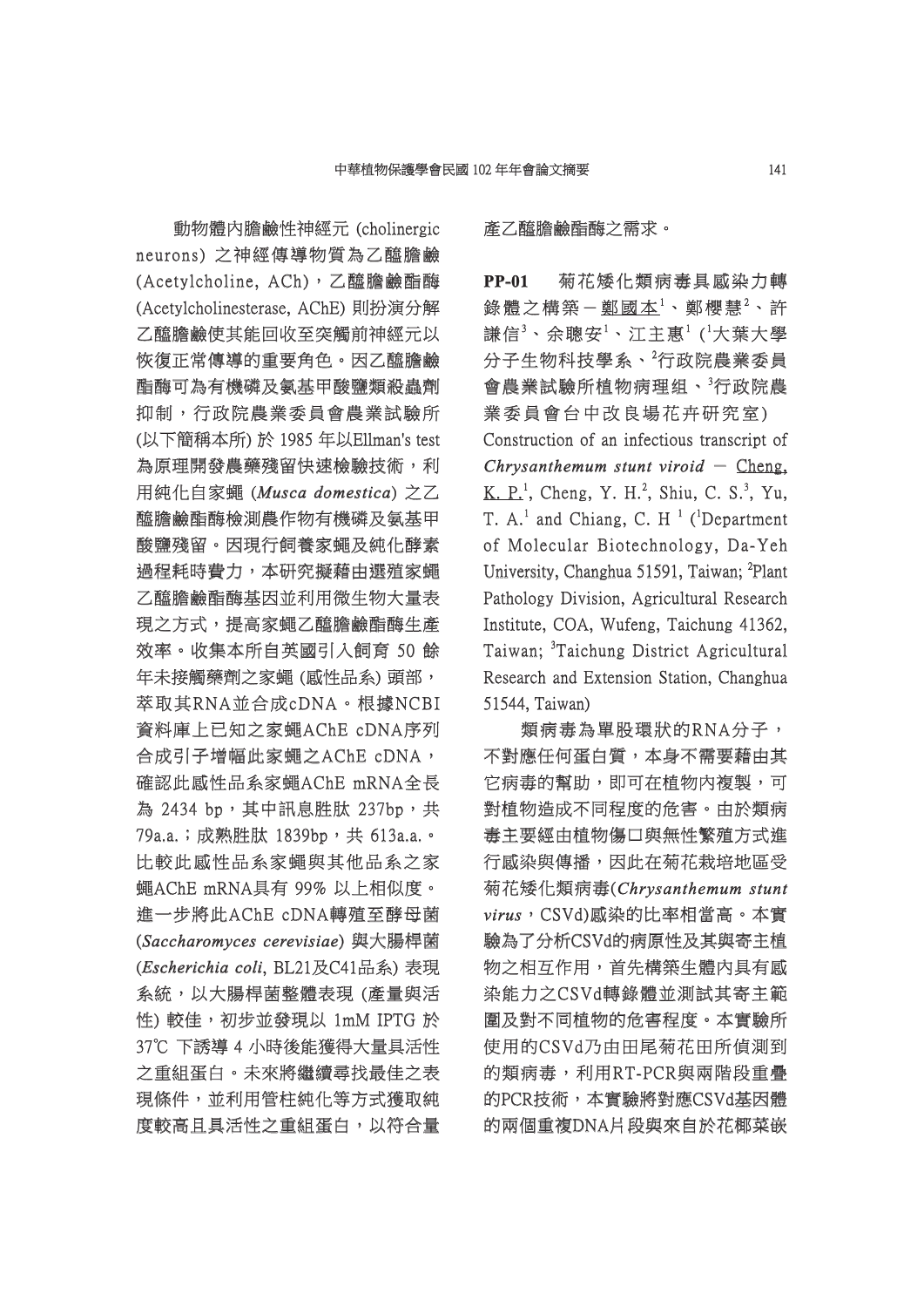纹病毒(Cauliflower mosaic virus, CaMV) 的 35S 啟動子連接並構築於 pBluescript SK 載體中,最後得到 p35S-CSVd2-SK, 此構築經純化後再以機械接種方式接 種於四種不同科(family)的植物,包括 (1) 茄科(*Solanaceae olanaceae*):煙草、番茄; :煙草、番茄; (2) 菊科(*Asteraceae steraceae*):菊花、圓葉萵苣 :菊花、圓葉萵苣 (俗稱大陸妹),其中菊花品種有桃姬、 白天星、小紅娘、寒初草、紅如意、 黃秀芳、法國小紅、芬蘭小粉等 8 種; (3) 番木瓜科(Caricaceae): 木瓜及(4) 莧 科(*Amaranthaceas maranthaceas*):奎藜。接種 20 天 :奎藜。接種 後之植株利用 RT-PCR 進行 CSVd 之偵 之植株利用 測,結果發現所構築含 CSVd 之質體可 感染茄科與菊科植物,但卻無法感染番 木瓜科及莧科植物。此外,目前偵測到 有感染 CSVd 的植物中,只有圓葉萵苣 具有矮化,葉片突起之病徵,其餘寄主 植物則無明顯病徵表現。CSVd 感染的 煙草植物產生的種子,經種植後以 RT-PCR 偵測, 約有 61% 的 CSVd 帶毒比 率。本實驗所構築成功具感染力之菊花 矮化類病毒轉錄體,將可進一步進行核 苷酸突變分析,以探討其和寄主植物間 之交互作用。

## **PP-02** 利用磁珠系統偵測瓜類褪綠 黄化病毒-<u>關政平<sup>1</sup>、林育昌<sup>1</sup>、鄭櫻</u> 慧 $^2$ 、鄧汀欽 $^2$  ('行政院農業委員會農 業試驗所生物技術組、<sup>2</sup>植物病理組)

Rapid detection of Cucurbit chlorotic yellows virus by using a magnetic beadbased DNA probing system  $-$  Kuan, C. P.<sup>1</sup>, Tseng, C. S.<sup>1</sup>, Cheng, Y. H.<sup>2</sup> and Dean, T.  $C<sup>2</sup>$  (<sup>1</sup>Division of Biotechnology, <sup>2</sup>Division of Plant Pathology, Taiwan Agricultural Research Institute, COA.)

In this study, a PCR assay coupled with magnetic beads to rapidly screen field samples for cucurbit chlorotic yellows virus (CCYV) survey on melons has been developed. We developed an internal positive control RNA to help ensure the accuracy of the detection of CCYV RNA by reverse transcription (RT)-PCR as well. The RT-PCR was designed to have the same binding sites for the forward and reverse primers of the CCYV HSP gene as the target amplicon, but it had a unique internal sequence used for the probe site. The amplification of the CCYV viral RNA and the detection by LiquiChip were monitored with two different fluorescent probes in a multiplex format, one specific for the CCYV CP gene and the other for the plant source gene. Highly specific primer sets were used to amplify CCYV from infected melon or watermelon crops. The amplified products was achieved by PCR product were hybridized to corresponding probe sequences, attached to unique sets of fluorescent beads. The hybridized beads were processed through a flow cytometer, which detected presence and quantify of each PCR product.

**PP-03** 利用核酸擴增技術偵測瓜類 蔓枯病菌-<u>關政平<sup>1</sup>、林孟逸<sup>1</sup>、石信</u> 德 $2 \cdot \text{tr} \mathcal{R}^2$  ( $^1$ 行政院農業委員會農 業試驗所生物技術組、<sup>2</sup>植物病理組)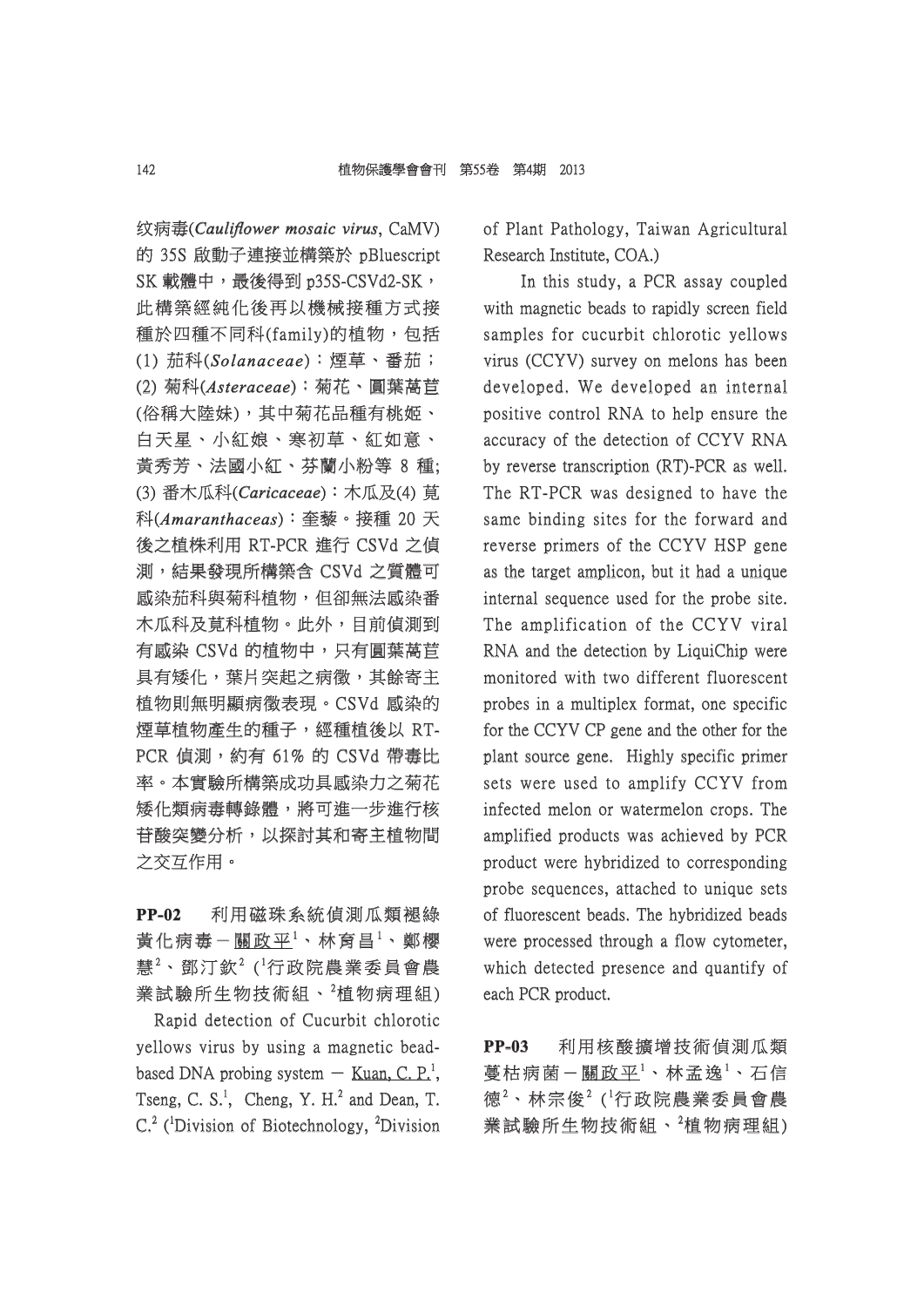Identification of *Didymella bryoniae*, causal agent of gummy stem blight of watermelon, using specifc probes  $-$  Kuan,  $C. P<sup>1</sup>$ , Lin, M. Y.<sup>1</sup>, Shih, H. D.<sup>2</sup> and Lin, T.  $C<sup>2</sup>$  (<sup>1</sup>Division of Biotechnology, <sup>2</sup>Division of Plant Pathology, Taiwan Agricultural f Research Institute, COA. Wufeng, Taichung)

*Didymella bryoniae*, causes gummy stem blight of cucurbits (species of *Cictrullus*, *Cucumis*, *Cucurbita*, and other genera). Here, we describe a molecular method to identify Didymella bryoniae from other pathogens of watermelon. The assay uses a hybridization format with specific oligonucleotide probes that are covalently bound to the surface of fluorescent colorcoded microspheres. In this study we developed and validated two probes derived from sequence analysis of the intergenic spacer region of the rRNA gene region and a plant gene as internal control. The assay proved to be specific, with no crossreactivity, and sensitivity showed 100 times higher than conventional PCR assay. In addition to a multiplex capability, the assay allows the simultaneous detection of target sequences in a single reaction.

**PP-04** 造成芝麻出現葉部黃化、莖 部不正常彎曲及花器葉化病徵之病原細 菌植物菌質體的診斷鑑定-曾意雯 $^{\rm l}$ 、 張宗仁 $^{1,2}$ 、鄧文玲 $^{1}$ 、黃振文 $^{1}$ 、詹富智  $^1$ ( $^1$ 國立中興大學植物病理學系;  $^2$ 美國喬 治亞大學植物病理學系) Identification 亞大學植物病理學系) Identification and classification of a 16SrII-A group phytoplasma associated with sesame plants exhibiting leaf yellowing, abnormal stem curling and phyllody disorder in Taiwan  $-$ Tseng, Y. W.<sup>1</sup>, Chang, C. J.<sup>1,2</sup>, Deng, W. L.1, Huang, J. W.<sup>1</sup> and Jan, F.J.<sup>1</sup> (<sup>1</sup>Department of Plant Pathology, National Chung Hsing University, Taichung 402, Taiwan;  ${}^{2}$ Department of Plant Pathology, University of Georgia, Griffin, GA 30223)

Phytoplasmas are Gram-positive, cell wall-free, pleomorphic, and phloemlimited bacteria. In nature, phytoplasma is transmitted by phloem-feeding insects, e.g. leafhoppers. Phytoplasmas can cause physiological and biochemical changes and hormone imbalance in infected plants that in turn leads to various symptoms such as leaf yellowing, phloem necrosis, virescence, phyllody, and witches'-broom. In June 2013, sesame plants exhibiting leaf yellowing, abnormal curling of stems, and phyllody were observed in the field in Pitou Township, Changhua County, Taiwan. The incidence of the disorder was estimated to be greater than 90% in the field. Phytoplasmas associated with sesame witches'-broom, phyllody, or virescence diseases have previously been reported in several countries, including India, Myanmar, Iran, Oman and Pakistan. Total DNA were extracted by a modified CTAB method from symptomatic and asymptomatic plants. Phytoplasma was detected by a nested PCR that started with the universal primer pairs P1/P7 and followed by a second primer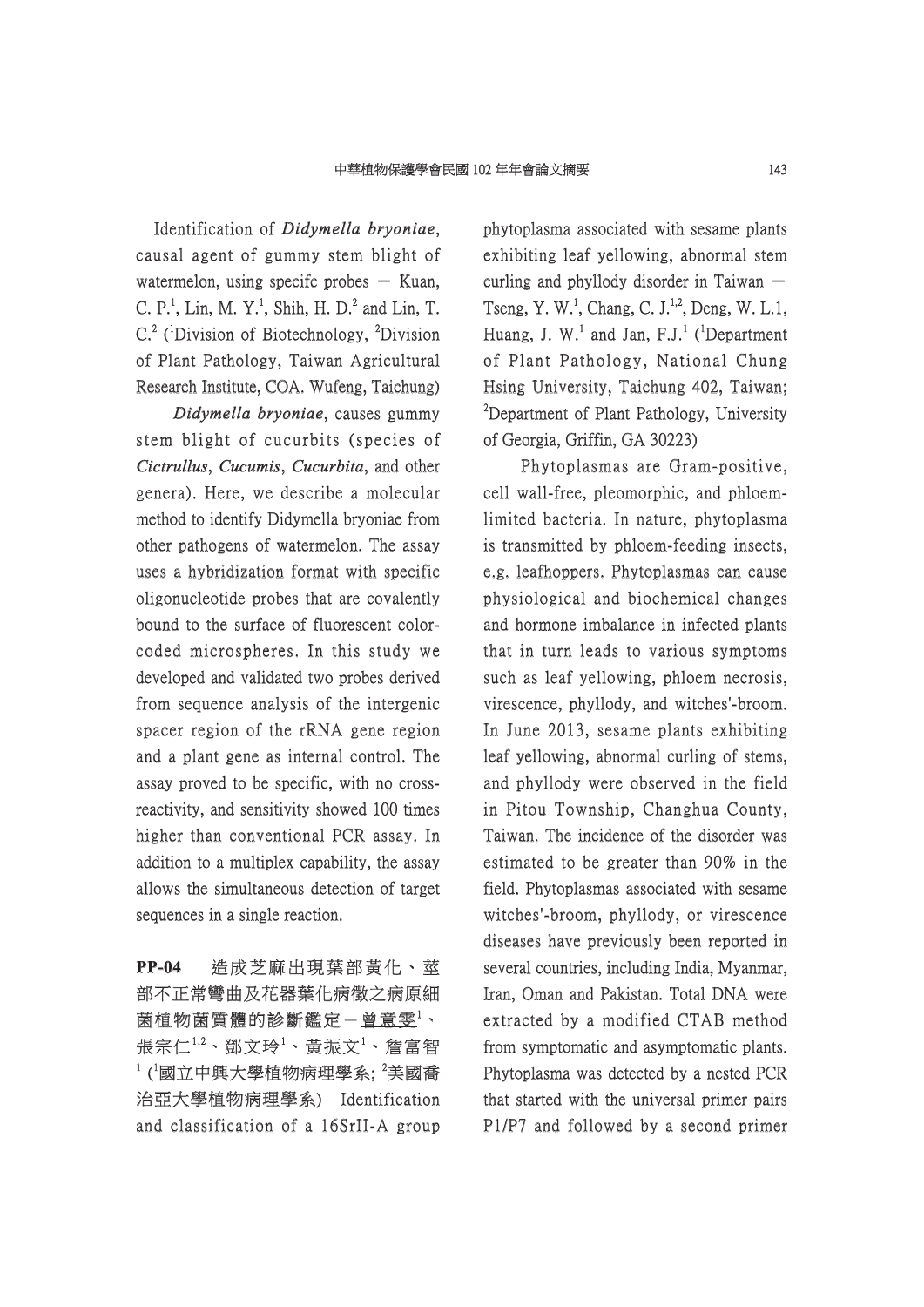pairs R16F2n/R16R2. The nested PCR products from symptomatic plant tissues were cloned, sequenced and compared via a BLASTN program at NCBI. The sequence identity with those of sesame phyllody phytoplasma strains in India and Oman was 97.0 and 99.2%, respectively. The 16S rDNA restriction fragment length polymorphism (RFLP) pattern revealed that the phytoplasma associated with the sesame disorder in Taiwan belongs in 16SrII-A group/subgroup. This is the first report of a 16SrII-A subgroup phytoplasma associated with sesame plants exhibiting symptoms of leaf yellowing, abnormal stem curling and phyllody in Taiwan.

**PP-05** 種帶大豆莢腐病菌之檢測- 邱燕欣 $^1\cdot$ 蘇士閔 $^1\cdot$ 林利娜 $^2\cdot$ 黄玉梅 $^1\cdot$ 鍾文全<sup>1</sup>、楊佐琦<sup>1</sup>(<sup>1</sup>種苗改良繁殖場、  $^{2}$ 彰化縣政府農業處) Detection of Seedborne *Phomopsis complex homopsis* on *Glycine*   $max -$  Chiu, Y. H.<sup>1</sup>, Su, S. M.<sup>1</sup>, Lin, L.  $N<sup>2</sup>$ , Huang, Y. M.<sup>1</sup>, Chung, W. C.<sup>1</sup> and Yang, T. C.<sup>1</sup> (<sup>1</sup>Taiwan Seed Improvement and Propagation Station, Xinshe, Taichung 426, Taiwan; <sup>2</sup>Department of Agriculture, Changhua County Government, Changhua 500, Taiwan)

台 灣 唯 一 經 國 際 種 子 檢 查 協 會 灣 唯 一 經 國 際 種 子 檢 查 協 (International Seed Testing Association, ISTA) 認證之種子檢查室,於 2012年 6 月改由農委會種苗改良繁殖場(以下 簡稱本場)承接。為因應國際貿易對種 傳病原檢測需求提高,本場未來將增 加種子健康檢查(Seed health testing)的 服務,依國內出口需求逐項申請認證 並積極參與 ISTA 各種種子健康檢查事 務。2013 年本場首次參與 ISTA 種子健 。2013 康檢查能力測試(Proficiency test), 測試 項目為大豆種子莢腐病 (Phomopsis seed decay on Glycine max) 檢測。大豆種子 莢腐病之病原菌為一複合菌系 (complex) ,其中引起豆莢乾枯與莖枯病徵者 其 中 引 起 豆 莢 乾 枯 與 莖 枯 病 徵 者 為 *Diaporthe phaseolorum* f. sp. *sojae* (anamorph P. anamorph *phaseoli haseoli*);北方大豆莖枯病 ;北方大豆莖枯病 為 *D. phaseolorum* f. sp. *caulivora*; 莢 腐病為 *P. longicolla .* ;南方大豆莖枯病 南方大豆莖枯病 為 *D. phaseolorum* f. sp. *meridionalis*, 亦可感染根部造成根腐,或危害幼苗 形成猝倒病徵。本次測試樣品由法國 GEVES(Le Groupe d'Etude et de contrôle des Variétés Et des Semences)準備,共 計 5 個大豆種子樣品(編號1~5),每個 樣品均包含 400 顆種子;其中健康種子 取自法國,而帶菌種子則來自義大利, 樣本收到後均保存於 4°C。測試方法依 ISTA 公告之大豆莢腐病(Phomopsis seed decay on *Glycine max*)檢測流程進行。 待測種子經表面消毒後,培養於酸性馬 鈴薯葡萄糖瓊酯培養基(aPDA)並觀察菌 落形態,於第 3 天及第 7 天進行調査 及記錄。對照用菌株為亞洲-世界蔬菜 中心(AVRDC)真菌研究室所提供之台灣 產 *D. phaseolorum* var. *sojae* (anamorph *P. phaseoli .* , syn. *P. sojae .* )。試驗組與對 照組同樣以 aPDA 培養於 25℃、無光 照之生長箱,結果顯示兩個調查時間 點(第3天與第7天),5個樣品經肉眼判 定帶有大豆莢腐病菌之比率依序(1~5)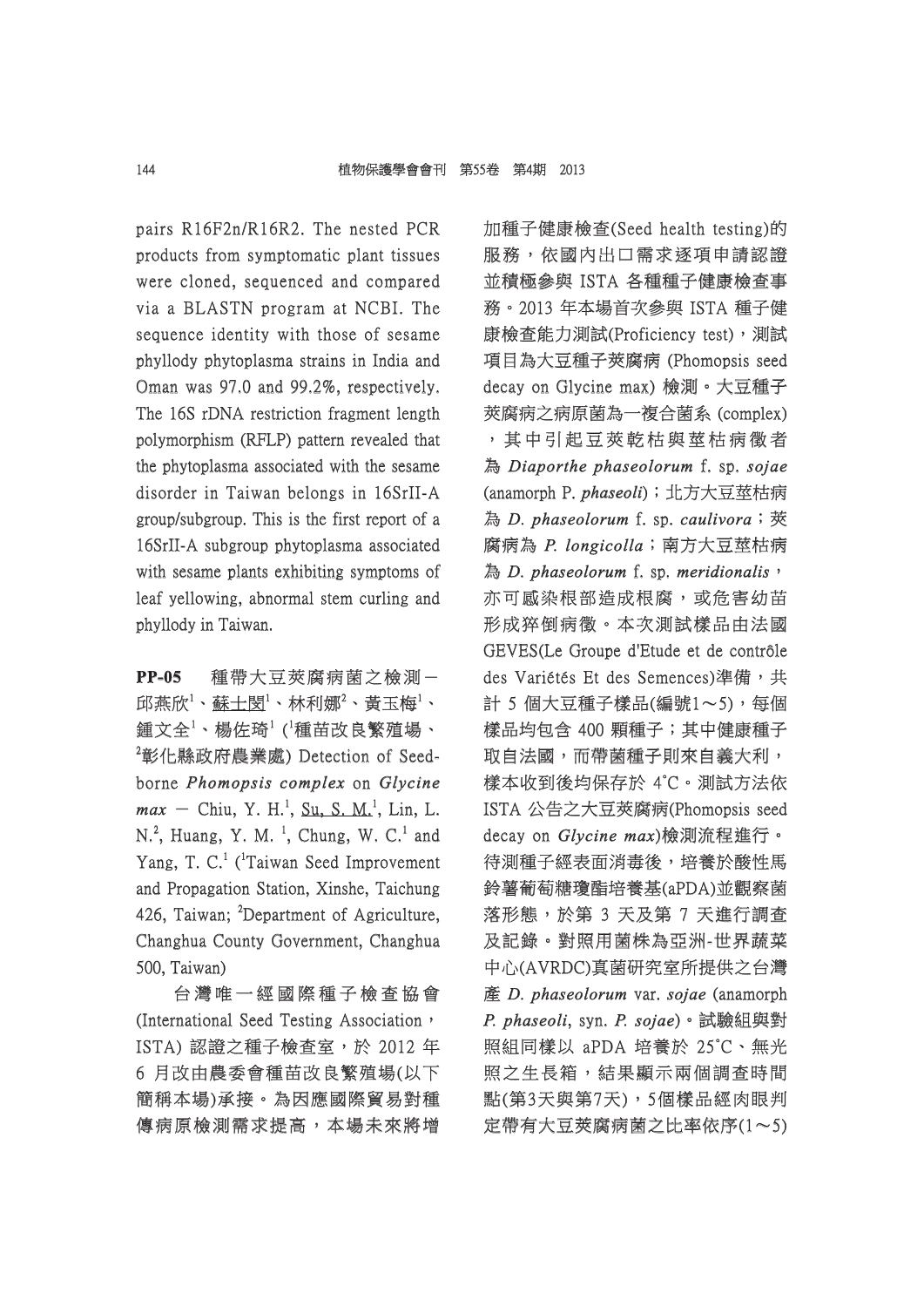為: 4.25與8.75%、 0與 0%、 8.75 與 13%、 5.25 與 8.75% 及 0 與 0%。為確 認檢測結果,切取疑似 檢測結果,切取疑似 *Phomopsis homopsis* 之 菌絲尖端進行純培養,增量菌絲後萃取 去氧核醣核酸,以專一性引子 ITS 1F 與 ITS 4 進行 ITS 區間序列增幅後,進行 核醣體核酸內轉錄區(internal transcribed spacer, ITS)序列解序分析。解序結果 於線上基因庫 (GenBank) 進行比對, 確認所檢測的 12 個分離菌株中, 9個 菌株為 *D. longicolla .* ,3 個菌株為 *D. phaseolorum haseolorum*。本次 ISTA 種子健康檢查 本次 能力測試結果報告指出本場在 2 個健康 種子樣本中未檢出病原菌,無偽陽性情 形發生;在 3 個帶菌種子樣本中檢測結 果落於「標準分數(z-score)」絕對值 2 以内,在 27 個參與檢查室中評比結果 為 A。

**PP-06** 中部地區水稻徒長病之發生 危害探討及病原檢測-<u>郭建志<sup>1</sup>、廖君</u> 達 $^1\cdot$ 黃冬青 $^1\cdot$ 陳又嘉 $^2\cdot$ 鍾嘉綾 $^2$  ('行政 院農業委員會臺中區農業改良場作物環 境課、 ${}^{2}$ 臺灣大學植物病理與微生物學 系) Investigation of rice bakanae disease in central Taiwan: disease occurance, pathogen identification, and fungicide resistance assay  $-$  Kuo, C. C.<sup>1</sup>, Liao, C. T.<sup>1</sup>, Huang, D. C.<sup>1</sup>, Chen, Y. C.<sup>2</sup> and Chung, C.  $L^2$ . (<sup>1</sup>Section of Crop Environment, Taichung District Agricultural Research and Extension Station, COA.  $\mathsf{R}$ <sup>2</sup>Department of Plant Pathology and Microbiology, National Taiwan University)

水稻徒長病 (Bakanae disease of rice)

為水稻重要種子傳播病害之一,係由 病原真菌 *Fusarium fujikuori usarium* 所引起, 近年來在中部地區普遍發生,逐漸嚴重 之趨勢,為了解此病害在田間的分佈情 形及發生原因,本場於 101年與 102年 進行相關研究。試驗包含調査田間育苗 期與本田期發病情形,檢測稻種帶菌率 與溫室播種發病率之關係,並利用分子 檢測技術輔助病原菌鑑定,同時進行 徒長病抗藥性測試。本場於轄內 12 處 大型育苗中心自 101 年收集 1、2 期採 種田種子,共 59 批稻種,共計 12個 品種;101年收集 1、2期採種田與原 種田種子,共 37 批稻種、12 個品種。 檢測 101 年稻種帶菌率,台南 11 號普 遍帶菌,介於 0.3%~17.3% 間,秧苗期 (0~14.33%) 與本田期 (0~19 叢/500 叢) 之 0~14.33%) 罹病率,一期作明顯高於二期作,發病 率高的水稻品種包括台南 11號、台中 秈 10 號與台稉 16 號。部分育苗業者於 102 年改用得克利水基乳劑進行稻種消 毒,其帶菌率與秧苗發病率皆低於1% 以下,田間每 500 欉水稻罹病株也降至 1叢以下。另檢測 101 年二期原原種種 叢以下。另檢測 子及 102 年原種種子, 稻種帶菌、秧苗 及本田皆未檢出徒長病菌。利用半選擇 性培養基鑑定形態特徵與利用真核轉錄 延長因子 eEF-1 $\alpha$  序列鑑定, 以兩組引 子對 ef-1/ef-2 與 Fftef-f/Fftef-R 進行 PCR 檢測,可增幅出約 700bp 及 350bp 之專 一性 DNA 片段,確認後為 F. fujikuori · 本研究自 101 與 102 年共分離與鑑定徒 長病菌共 137 株,選定 46 株菌株為供 試菌株,進行抗藥性測試,其結果顯示 此供試之 46 株菌株皆可被 25% 撲克拉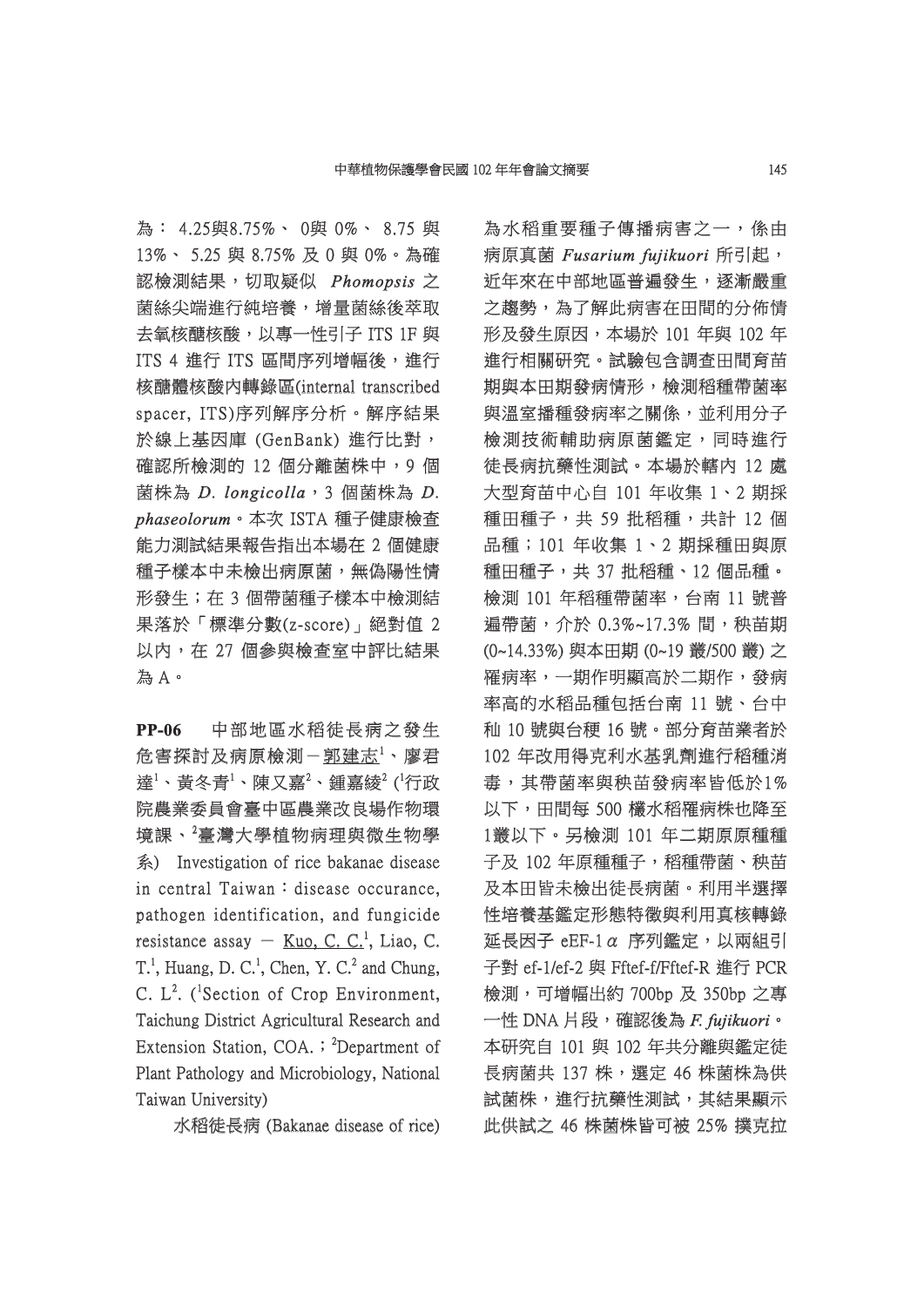水基乳劑 1000 倍、25% 撲克拉水基乳 劑 500 倍、25.9% 得克利水基乳劑 2000 倍等藥劑抑制生長,後續將試驗之菌絲 塊回分於不含藥劑之 PDA 培養基上,結 果顯示以得克利藥劑 2000 倍可完全殺 死徒長病菌,撲克拉 500 倍及 1000 倍 僅能抑制徒長病菌之生長,顯示若在稻 能抑制徒長病菌之生長,顯示若在稻 種消毒不完全之情況,徒長病菌仍可殘 存於稻種上,造成後續之危害,目前中 部地區育苗場稻種消毒藥劑皆已選用得 克利水基乳劑,可有效降低徒長病之發 生與危害。

**PP-07** 苗栗地區水稻徒長病之發 生與病原菌鑑定-朱盛祺、鄭志文、 繆韋翰、張素貞 (行政院農業委員會 苗栗區農業改良場) The occurrence and identification of rice bakanae disease in Miaoli - Chu, S. C., Zheng, Z. W., Miaw, W. H. and Chang, S. J. (Miaoli District Agricultural Resarch and Extension Station, Kungkuan Miaoli 363, Taiwan)

水稻徒長病(Bakanae disease of rice) 最早由澤田氏於 1912 年記載報告, 為我國及日本水稻古老病害之一,台 灣農民俗稱「稻公」,係由病原真菌 *Gibberella fujikuroi ibberella* (Sawada) Ito (有性 世代) ,*Fusarium fujikuroi usarium* (無性世代) 所引起。本病在苗期時病徵明顯,種子 帶菌是本病主要傳播途徑,稻苗罹病後 徒長而淡黃,本田期徒長病株纖細黃綠 色,葉幅狹小,葉片著生角加大,病株 比健株高,當陽光照射及微風吹動時, 極易識別徒長病株,稻桿基部莖節處會 長出不定根,稻桿維管束褐變。本次 報告於苗栗地區 101 年至 102 年兩年間 第 1、2 期作進行相關研究,首先針對 苗栗地區育苗場稻種帶菌率與秧苗發病 率、本田發病率的調查。調查結果由育 苗場共收集 13 種水稻品種,共計 52個 稻種樣品,稻種平均帶菌率以 101 年 第1期作台農 77 號15.3%最高; 秧苗平 均發病率以 101 年第 1 期作台農 84 號 142.3 (株/每箱)最嚴重;本田期平均發 病率以101年第1期作台稉 8號 30.4% 最 為嚴重。進而為建立此病的流行病學監 測、抗病品種及藥劑篩選體系、菌接種 測試、及菌株抗藥測試等試驗。徒長病 菌接種濃度由 0~10°conidia/ml,濃度達 104conidia/ml即開始明顯發病;接種後 04conidia/ml即開始明顯發病;接種後 調查育苗期平均發病率,以 101年第2 期作台南 11號 10.7 (株/每箱)最高;87 個徒長病菌株進行抗藥性試驗,並將試 驗菌株再回接至不含藥劑之 PDA 中,發 菌株再回接至不含藥劑之 現以撲克拉稀釋 500 倍、1000 倍僅抑制 菌絲生長,無法完全殺死病原菌,得克 利 2000 倍藥劑,可有效殺死病原菌達 到完全抑制的效果。綜合本研究結果, 為降低徒長病發生,品種及藥劑選擇益 顯為重要,故建議選擇水稻良種三級繁 殖制度之地區特色品種的稻種,以較有 效藥劑得克利 2000 倍進行稻種消毒作 業。

PP-08 姬蘋果盆栽腫瘤之研究-蔡佳 欣、陳美德、黃淑苓、彭玉花 (行政院 農委會農業試驗所植物病理組) The study of the gall symptom of *Malus* sp.  $-$  Tsai, C. H., Chen, M. T., Hwang, S. L. and Peng, Y. H. (Plant Pathology Division, Agricultural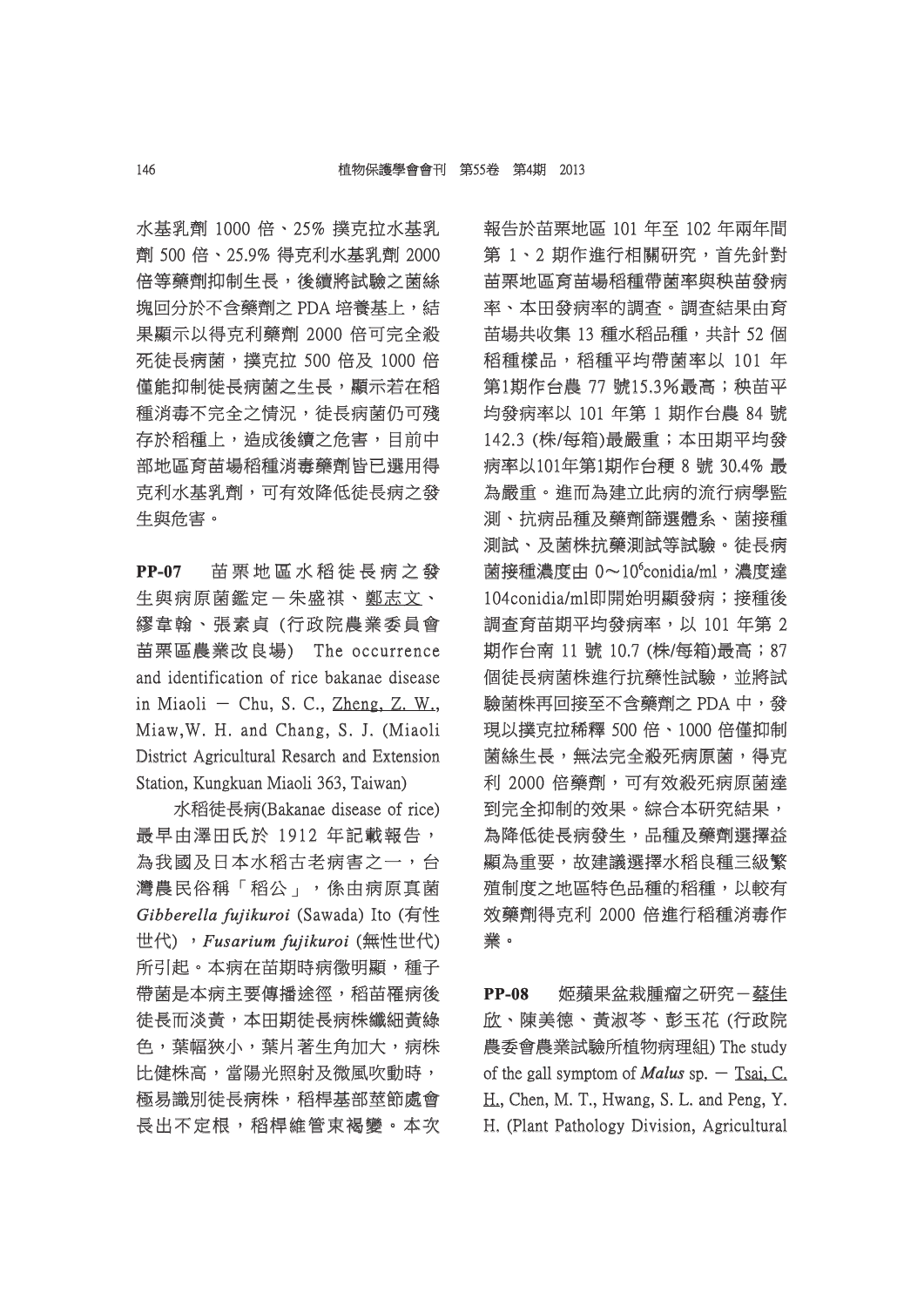Research Institute, COA)

姬蘋果(*Malus*sp.)屬於薔薇科蘋 果屬植物,果實比一般蘋果小,常做園 藝觀賞用途,多以海棠為砧木( 觀賞用途,多以海棠為砧木(*Malus* sp.)。2013 年在台中地區以盆栽栽培 之觀賞用姬蘋果,部份植株基部出現腫 瘤,且植株出現衰弱現象。腫瘤大小約 1~5 公分,主要發生於根冠。由腫瘤 處可分離出一種細菌,此菌於 PDA 培 養基上形成白色、不透明凸起之圓形菌 落。該菌經測試屬革蘭氏陰性,經生 。該菌經測試屬革蘭氏陰性,經生 理生化及 16Sr DNA 序列分析此菌屬於 *Agrobacterium grobacterium*屬。將該細菌接種至胡蘿 蔔肉質根切塊,於形成層形成腫大之癒 肉質根切塊,於形成層形成腫大之癒 合組織。接種於萬國士煙草、蘋果及海 棠植株之莖或枝條均可形成腫瘤,顯示 此菌具病原性。

**PP-09** 氮肥施用在水稻稻熱病上之 關聯一林國詞、江汶錦、吳雅芳、鄭 安秀 (行政院農業委員會臺南區農業改 良場) The relevance between the Nitrogen fertilizer and rice blast.  $-$  Lin, G. C., Jiang, W. J., Wu, Y. F. and Cheng, A. S. (Division of Crop Environment, Tainan District Agricultural Research and Extension Station, COA)

稻 熱 病 為 真 菌 性 病 害 , 由 *Magnaporthe grisea* (Hebert) M.E. Barr.所 引起。依不同罹病部位分為葉稻熱病及 穗稻熱病兩種。已有相關研究指出水稻 栽培三要素氮磷鉀中,對病害之發生最 有密切之關係者為氮肥,隨著氮素肥用 量增加,葉稻熱病病斑佔葉面積比例隨 之提高。控釋型肥為一種將肥料經由包 裹處理後,可以在施用後會長時間持續 釋放氢素肥供作物吸收。在嘉義地區試 驗田,分別以控釋型氮肥 150 公斤/公頃 田,分別以控釋型氮肥 與一般性肥料氮肥 0、90、150、210、 270 公斤/公頃進行 5 級試驗,並觀察感 病品種台南 11 號與台梗 16 號在不同肥 料處理上罹病率之差異。葉稻熱病發生 初期,在一般性肥料氮肥 5級試驗之罹 病率(病斑面積/總葉面積\*100%),台 南 11號為 7.4、9、10.6、24.4、24.4%, 台梗 16 號為 4.35、6.6、9.6、22.4、 梗 26%,可以觀察到隨著氫素肥料增加葉 稻熱病罹病率亦隨之增加。控釋型與 一般性肥量氮肥 150 公斤試驗組處理比 般性肥量氮肥 較,罹病率在台南 11號分別為 18.6 與 10.6%,台梗 16號為 17.4與 9.6%,施 用控釋型罹患葉稻熱病有較為嚴重之趨 勢。穗稻熱病部份,台梗 16號在一般 性肥料氮肥 5 級試驗之罹病率 (病穗數 /總穗數\*100%)為 1.42、2.67、8.42、 總穗數\*100%)為 10.42、14.5%,隨著氫素肥料增加穗稻 熱病罹病率亦隨之增高,控釋型與一般 性肥量氮肥 150 公斤試驗組處理比較, 罹病率為 5.4 與 8.42%,有顯著降低。 控釋型肥只需在施基肥時加入,施用簡 單,一般施肥方式分為基肥、第一次追 肥、第二次追肥、穗肥等,在施穗肥前 已用了約 60~70% 之氡素肥,而控釋型 肥在水中氮素釋放試驗中約 80 天左右 已釋出約 80% 左右,施控釋型肥在水稻 營養生長階段因已吸收較多之氮肥而有 促使葉稻熱病罹患病率較高,因此施用 控釋型氮肥需加強葉稻熱病之防治。水 稻在種植約 80 天施穗肥期間,一般穗 肥會再施加 30~40% 氨素肥,而控釋型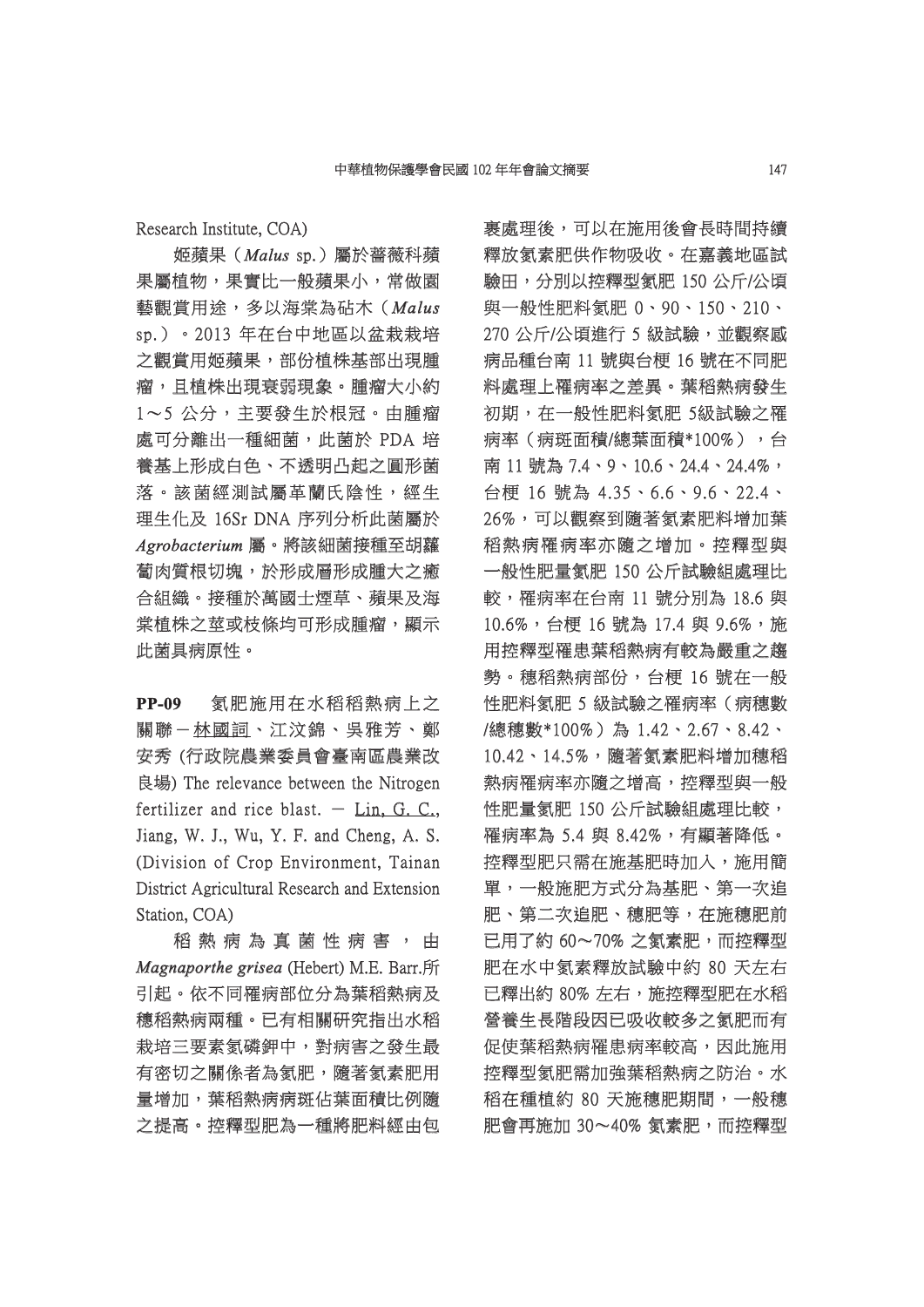氮素肥約剩餘20%,使水稻生育後期穗 稻熱病罹病率有顯著之下降。

**PP-10** 水稻紋枯病防治技術之研究- 林駿奇、賴明村、黃國興、蔡恕仁 (行 政院農業委員會臺東區農業改良場)

The research of control to sheath blight on rice  $-$  Lin, J. C., Lai, M. T., Huang, K. H. and Tsai, S. J. (Taitung District Agricultural Reasearch and Extension Station, Council of Agriculture, Executive Yuan, Republic of China)

紋枯病為水稻重要病害之一,以 枯病為水稻重要病害之一,以 臺東地區為例,水稻第一期作較第二期 作危害嚴重。收集臺東地區(臺東市、 鹿野鄉、關山鎮及池上鄉等 4 鄉鎮) 水稻田間紋枯病菌,測試紋枯病菌最適 生長溫度,臺東市、鹿野鄉及關山鎮之 分離株最適生長溫度為 28-30℃,池上 鄉之分離株疑似為赤色菌核病菌,其最 適生長溫度為 30-32℃。進行插秧前田 間深水淹灌排水管理措施,降低菌核密 度以減少病害發生率試驗,種植品種為 花蓮 21號,於水稻生長期 90天時調 查罹病度及評估產量,處理組罹病度為 15.8%、產量為 4548.8 kg/ha,對照組罹 病度為 68.8%、產量 2967.0 kg/ha。取前 揭紋枯病菌以核准登記之 17 種藥劑, 於室內進行菌核及菌絲抑制效果測試, 以 75% 貝芬普寧可濕性粉劑 750 倍、 23.2% 賓克隆水懸劑 2,000 倍及 25% 賓 3.2% 得克利水懸劑 2,000 倍等藥劑對菌核抑 制率達 90%以上,而 75% 貝芬普寧可 濕性粉劑 750 倍、23% 菲克利水懸劑 4,000 倍、20% 福多寧乳劑 2,000 倍、

50%福多寧可濕性粉劑 3,000 倍及 25% 0%福多寧可濕性粉劑 賓克隆可濕性粉劑 2,000 倍等 5 藥劑對 菌絲抑制率達 90% 以上。應用 4 種非 絲抑制率達 農藥資材如亞磷酸、木黴菌、枯草桿菌 及放射線菌等,於室內進行抗病機制觀 察,並以單劑及複方共9種組合處理, 進行田間測試防治效果,以亞磷酸混合 微生物等 4 種處理對紋枯病防治效果優 於單劑處理,其中以亞磷酸混合木黴菌 的防治效果最佳。綜合上述試驗結果, 防治紋枯病首重插秧前田間管理措施, 可有效降低田間初次感染源密度,減少 發病率;慣行栽培上,可於水稻分蘖中 期前可先施用前述防治菌核有效之藥 劑,後期則施以防治菌絲有效之藥劑; ,後期則施以防治菌絲有效之藥劑; 有機栽培上,可於分蘖中期前以亞磷酸 混合木黴菌進行施用,每 5 天一次,連 續 3 次。本項田間管理防治技術可供農 民參考使用。

**PP-11** 香蕉黑星病田間整合性防治技 術示範-蘇慶昌、趙治平 (臺灣香蕉研 究所) Demonstration of integrated disease management for the control of Leaf freckle of banana  $-$  Su, C. C. and Chao, C. P. (Taiwan Banana Research Institute, Chiuju, Pingtung)

香蕉黑星病為目前影響台蕉產區 最主要的葉部病害,且該病害亦對果 房良品率造成極大影響,該病係由真菌 Guignardia musae Raciforski (有性世代)、 Phyllosticta musarum (Cooke) Petrak(無性 世代)引起。依據近年來蕉株進入抽穗 期或採收期田間發病調查結果顯示,蕉 農由於未能落實抽穗期間定期實施葉部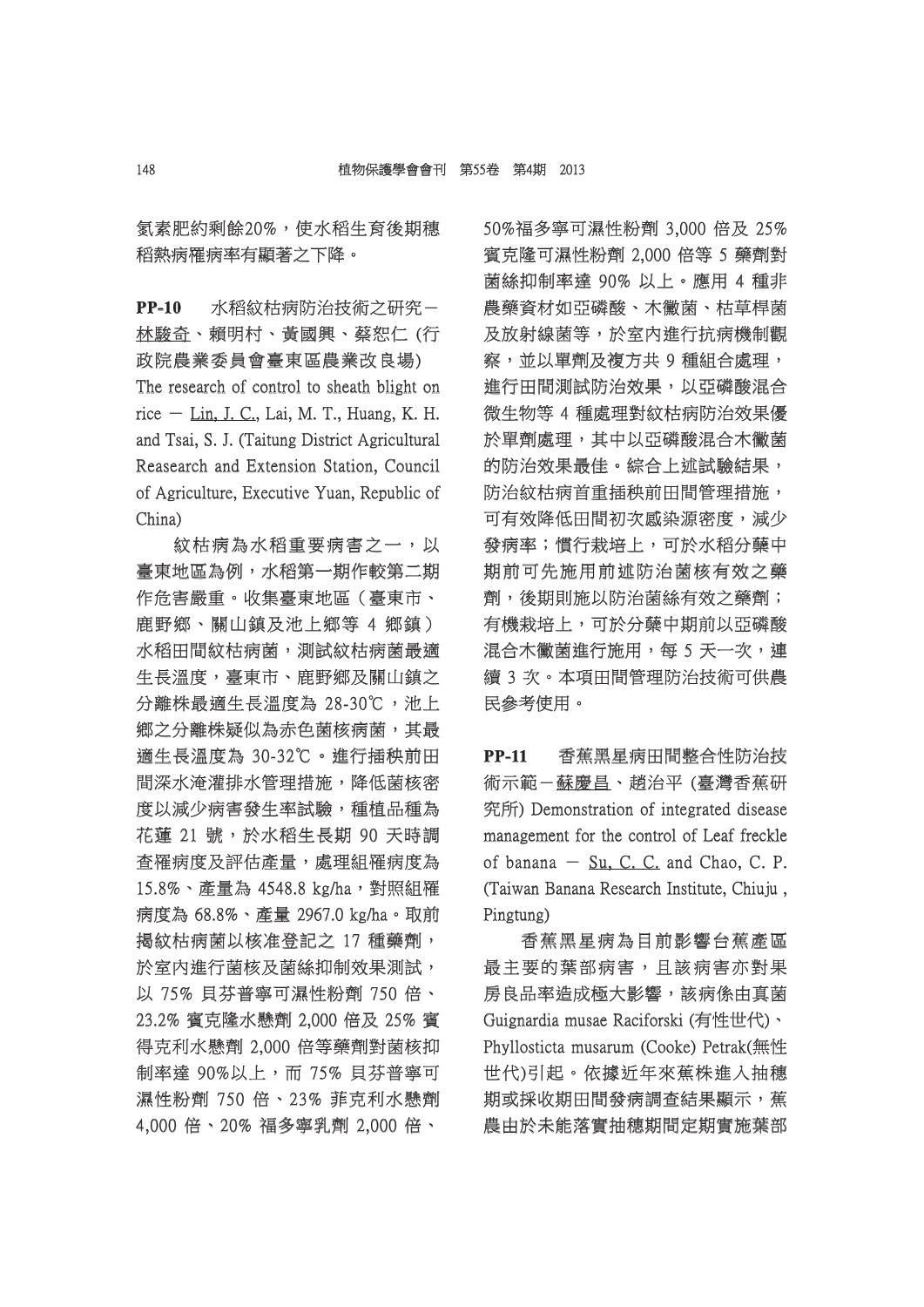病害防治工作,造成抽穗期蕉株健葉數 低於九片以上及採收期低於六片以上之 防治目標,致使正常產期延後、產量 降低及良品率降低;同時採收集運之 外銷香蕉,在船運期間貨櫃中易發生黃 熟情形。另一方面,蕉農亦常因施用單 一系統性藥劑長期防治田間香蕉黑星病 後,造成用藥量增加或噴施後防治效果 欠佳之缺失。有鑑於此,本所於 101年 7-11月期間,建置田間香蕉黑星病整合 防治推廣觀摩示範區,期能有效宣導蕉 農經濟有效及可預防病菌抗藥性之正確 防治方式。示範之整合性防治方法包括 1).加強清園:進行防治前,需將園區中 發病面積超過 30% 之病枯葉徹底割除, 減少葉部感染。同時將割除病葉葉面朝 下蓋於土面上,降低病原密度。2).雨 季期間採用系統性藥劑並交替使用:採 用 23%亞托敏水懸劑及 42.4% 白克列水 懸劑等兩種系統性藥劑輪替使用進行防 治。對照處理組則未採行上述加強清園 方法且僅選擇單一系統性藥劑 24.9% 待 克利乳劑進行噴施。初步試驗結果顯 示,在蕉株抽穗前,其防治處理區健 葉數達 9.1 - 11.0 片,明顯高於對照組 6.4–7.9 片健葉。 .4–7.9

**PP-12** 利用硫鐵蛋白誘導表現型枯 草桿菌及農業生產廢棄物開發廣效性 之植物保護添加劑以降低活體寄生型 及壞疽型病原菌在番荔枝引起的複合 性病害-楊玉君、許育仁、陳郁雯、 黃志暄、黃祥恩 (國立台東大學生命科 學系) Developing plant-protective additive to reduced the complex disease caused by biotrophic and necrotrophic pathogen with ferredoxin- inducing *Bacillus sp*. and organic wastes in the Sugar apple  $-$  Yang, Y. J., Hsu, Y. J., Chen, Y. W., Huang, C. H. and Huang, H. E. (Department of Life Sciences, National Taitung University, Taitung, Taitung 950, Taiwan)

添加有機資材及微生物以減少農 業化學藥劑的使用,為目前農業生物技 術研究的主要方向之一, 過去的植物保 護型添加劑,是以直接抑制單一病原菌 的生長或誘導抗病效果作為篩選指標, 然而植物在田間必須須面對的病原菌 種類非常複雜,因此植物發展水楊酸和 茉莉酸抵抗病原菌,但是許多研究指出 水楊酸與茉莉酸的生合成及訊號傳遞是 互相拮抗的,因此植物在抵抗病原菌的 複合感染時,產生無法兼顧的狀況,造 成實際田間試驗時,使用保護性添加劑 產生誘導抗病的防治效果無法穩定。因 此本研究的主要目標在開發能提升番荔 枝兼顧對於生體寄生型病菌及壞疽型感 染性病原菌抵抗能力的植物保護性添加 劑。研究結果顯示在 2011-2013 年間, 。研究結果顯示在 台東地區番荔枝的複合性病害發生指數 有明顯週期變化。於 5 月時病害程度約 為 16.73%,而到了 11 月則上升至 32.53 %, 2 月更可高達 58.17%, 下年度則又 進入同樣的循環變化。在研究期間,目 前分離鑑定完成的病原菌包含黑腐病菌 *Botryodiplodia theobromae otryodiplodia* 53-2-2、黑潰 瘍病菌 *Phomopsis sp homopsis* . 5-2-4,1-33-1、炭 5-2-4,1-33-1、炭 疽病菌 *Colletotrichum gloeosporioides olletotrichum*  1-36-2 及疫病菌 -36-2 *Phytophthora nicotianae hytophthora*  1-39-1 等。分離可增量表現光合作用型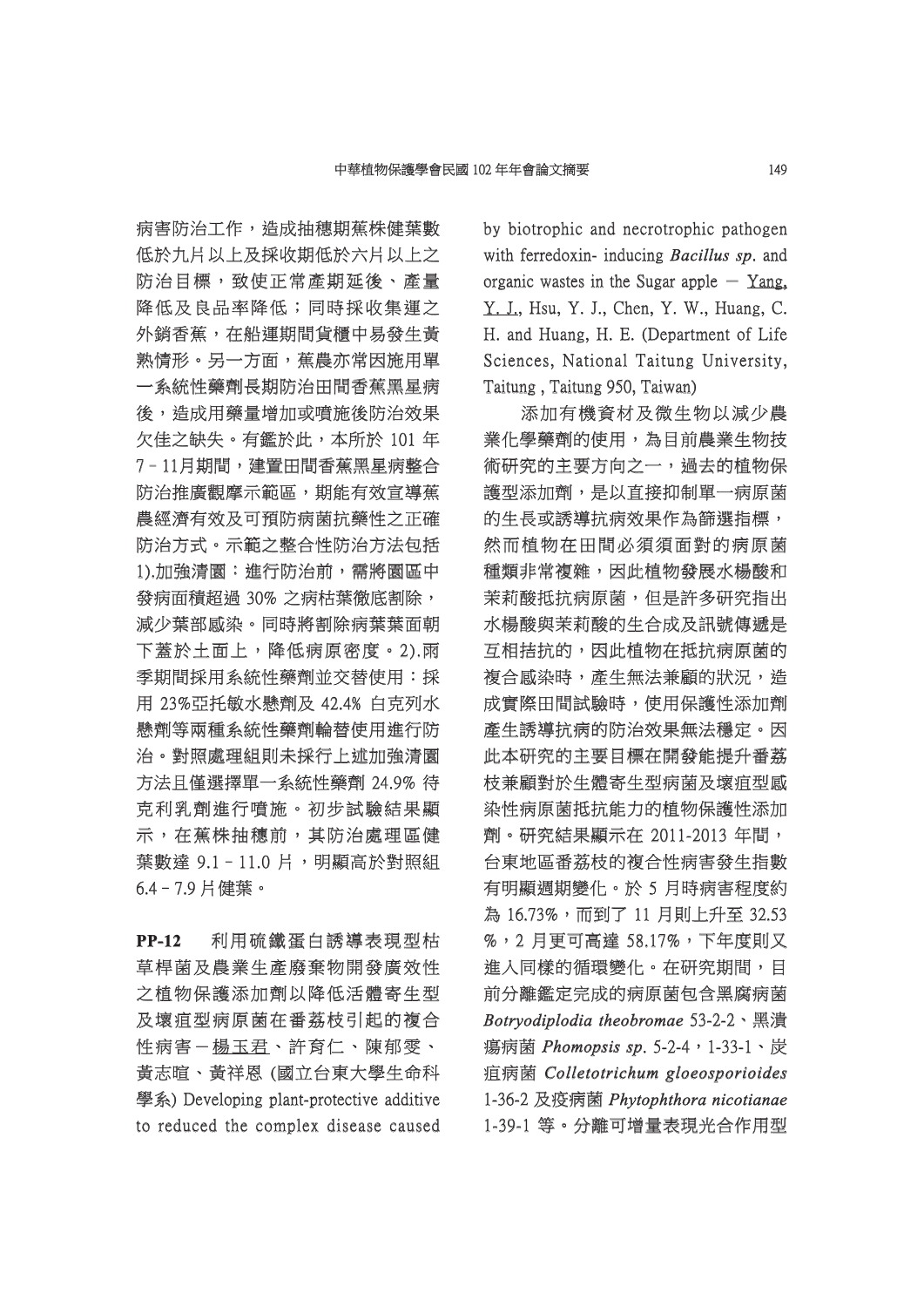硫鐵蛋白 ( Ferredoxin, Fd ) 的枯草桿菌 屬土壤細菌 ( Bacillus spp. HS1, HS2 ), 改變植物體內光合作用電子傳導方向的 機制來提升植物的基礎抗病能力,和增 強植物體內過氧化氫累積量的番荔枝( *Annona squamosa nnona* ) 種子水萃物及奈米化 **鈣離子,放大訊號傳遞因子提升廣效性** 的抗病能力,加上减少植物已罹病組織 上產生之二次感染源的咖啡發酵物,再 以提升植物對於高溫逆境耐受能力的乳 酸菌(Lactobacillus) 發酵廢棄物,減少病 菌利用高溫逆境入侵番荔枝的機會。以 上述添加劑施用於離葉接種和溫室測試 可抑制炭疽病菌,以比例混合形成第一 代植物保護添加劑,於 2012 年施用於 田間測試,在病害達到 30% 時,有明顯 防治效果,在 2013 年以調整比例的第 二代植物保護添加劑施用於田間,可在 病害達到 20% 時,有顯著效果。綜合以 上結果顯示,番荔枝田間綜合病害可藉 由多種植物保護添加劑的混合施用,啟 動植物的基礎抗性和誘導過氧化輕產生 能力增加抗病反應敏感度,降低多種病 害的防治效果。

**PP-13** 台灣葡萄皮爾斯病菌 3 種新確 認替代性寄主植物-張哲銘、蘇秋竹、 劉芝華、李祈益 (行政院農業委員會農 業藥物毒物試驗所) Three new-identified 藥物毒物試驗所) alternative hosts of *Xylella fastidiosa* causing Pierce's disease of grapevines in Taiwan  $-$  Chang, C. M., Su, C. C., Liu, Z. H., and Li, C. Y. (Taiwan Agriculture Chemicals and Toxic Substances Research Institute, Wufeng, Taichung 41358, Taiwan (ROC))

葡萄皮爾斯病 (Pierce's disease, PD) 由棲息導管細菌 *Xylella fastidiosa ylella* 所引 起。PD 病原菌寄主範圍廣泛,不但為 。PD 害多種重要經濟作物且能棲息於相當 多替代性寄主植物(alternative host),而 其中許多雜草寄主不會顯現病徵。台 灣 PD 於 2002 年確認發生,目前為害 發生於南投縣、台中市及苗栗縣 3 縣 市 10 鄉鎮區葡萄產區,其中以粗放管 理的釀酒品系葡萄產區比較嚴重發生。 自 2003 年啟動 PD 的替代性寄主植物 偵測調査, 過去確認 4 種 PD 之替代性 寄主植物,分別為:雙輪瓜 (Diplocylos *palmatus almatus*(L.) C. Jeffrey)、漢氏山葡萄 *(Ampelopsis brevipedunculata (Maxim.)* Trauty var. hancei (Planch.) Rehder.)、葎 草 (*Humulus scandens* (Lour.) Merr.)、 白匏仔 (Mallotus paniculatus (Lamm.) Muell.-Arg.)。頃近兩年擴大偵測調查, 於上述 3 縣市 6 鄉、鎮、區產區所標定 的罹病園鄰近區域採集樣品共達 2749 個,分屬於 164 植物種類,其中的 3 種 植物: 玉珊瑚 (Solanum pseudo-capsicum Linn.)、山黃麻 (Trema orientalis (L.) Blume) 及常見的小花蔓澤蘭 (Mikania *micrantha icrantha*H. B. K.) 為新確認 PD 病原菌 的替代性寄主植物。植物樣品經 PCR 檢 測為正反應及成功分離所得病原菌經人 工接種至健康葡萄植株,於一個月後觀 察葡萄植株顯現典型葉緣焦枯病徵。進 一步進行 16S rRNA 基因片段解序,並 與國內各地 PD 葡萄菌株及 X. fastidiosa 不同植物寄主菌株進行比對,寄主包含 台灣的梨樹與國外的葡萄、桑椹、李、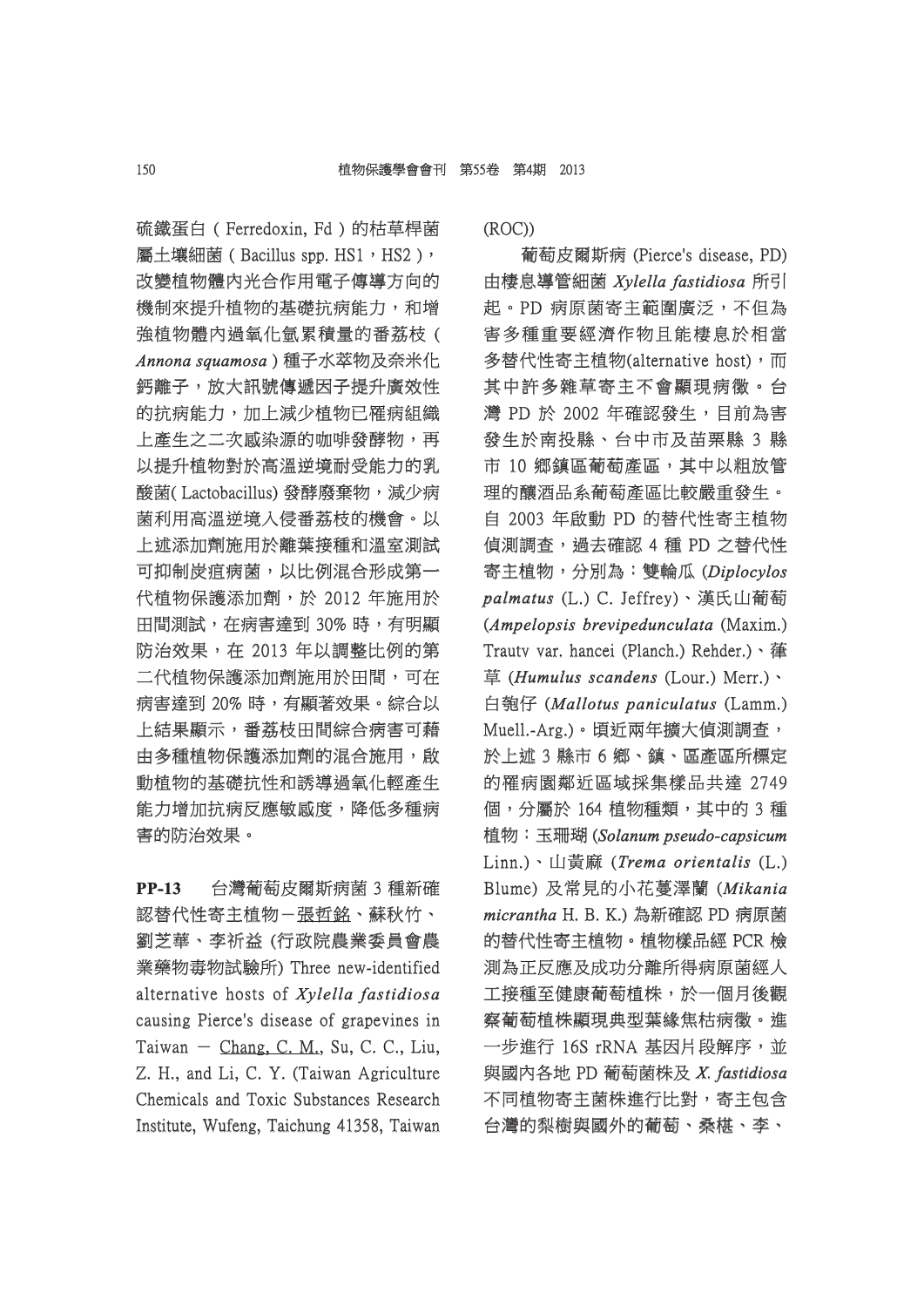核桃、無花果及夾竹桃等,再利用鄰接 法 (Neighbor-joining) 分析並製作親緣樹 狀圖,結果顯示來自替代性寄主植物菌 株與PD菌系屬於同一群,確認其為同源 性。國內葡萄產區PD病原菌可能藉由這 。國內葡萄產區PD病原菌可能藉由這 些本土的替代性寄主植物殘存於田野, 為PD發生之主要感染源,未來將持續進 行國內PD替代性寄主植物及本土性蟲媒 信測調杳,並探討兩者在PD流行病學所 扮演角色。

**PP-14** 有益微生物防治蔬菜苗立枯病 之評估-許凱婷、楊芃苮、藍碧珍、謝 美芳、宋孟真 (行政院農業委員會農業 藥物毒物試驗所生物藥劑組) Assessment 物毒物試驗所生物藥劑組) of microbial pesticides to control dampingoff of seedings disease  $-$  Hsu, K. T., Yang, P. S., Lan, B. C., Hsieh, M. F. and Sung, M. C. (Taiwan Agriculture Chemicals and Toxic Substances Research Institute, Wufeng, Taichung 41358, Taiwan (ROC))

消費者對環境生態保育及農產品 品質要求日益重視,使得農業永續經 營與農產品安全成為大家關切的課題。 然有機蔬菜栽培,全程完全不可使用 化學農藥,與慣行農業比較,有其栽 培管理上之困難極需克服。蔬菜立枯 病 (*Rhizoctonia solani hizoctonia* ) 為易於苗期發 生的病害,病徵是幼苗立枯(Dampingoff of seedings), 往往成為大量生產的 限制因子,亦會感染生長中或已成長植 物,造成根腐、莖腐或莖部潰瘍,然後 植株倒伏枯,嚴重影響作物產量與品 質。幼苗立枯病主要發生在冷濕之環境 中,幼苗可能在尚未突破土壤之前即因 生長點受感染而致死;在突破土壤表 面之後,莖部受感染則變成水浸狀,繼 而軟化,然後植株倒伏枯死。本研究之 目的為評估是否能利用有益微生物防治 此病害或降低危害率,以做為蔬菜栽培 上之防治資材。首先利用室内檢定之方 法,分別以對峙及抗生試驗篩選菌株, 结果篩選出 2 株木黴菌 (Trichoderma spp.)及 2 株液化澱粉芽孢桿菌( pp.)及 *Bacillus acillus amyloliquefaciens myloliquefaciens*)對於 3 株不同來源之 對於 *Rhizoctonia hizoctonia*病原菌具防治潛力;其中木 黴菌 S45 及 S53 對病原菌之抑制率均可 達到 80% 以上,而液化澱粉芽孢桿菌 K4 及 NT04-05 對十字花科蔬菜立枯病 菌之抑制率可達 30% 以上且於平板上之 抑制效果可維持長達 2 週。接下來利用 盆栽試驗分別測試篩選之有益微生物對 不同作物苗立枯病之防治效果,結果顯 示有益微生物對於防治白菜苗立枯病之 效果均不佳,但對於敏豆及甘藍之苗立 枯病,具防治潛力,將進行後續施用濃 度及施用方式評估。本研究結果顯示有 益微生物確實有潛力作為蔬菜立枯病之 防治資材,然蔬菜除此病害外尚有許多 其他病蟲害問題,故若能將此資材搭配 其他防治方法而減少農藥使用,在不影 響防治效果與產量及品質的情形下,期 望達到保護消費者安全的目標。

**PP-15** 發展簡易核酸萃取方法以應 用於單步驟反轉錄聚合酶連鎖反應增幅 技術進行番茄斑萎病毒之檢測-陳郁涵  $^1$ 、陳金枝 $^2$ 、江芬蘭 $^2$ 、劉星君 $^2$ 、李如婷  $^1$ 、簡婉竹 $^1$ 、陳宗祺 $^1$  ( $^1$ 亞洲大學生物科 技學系、<sup>2</sup>行政院農業委員會農業試驗所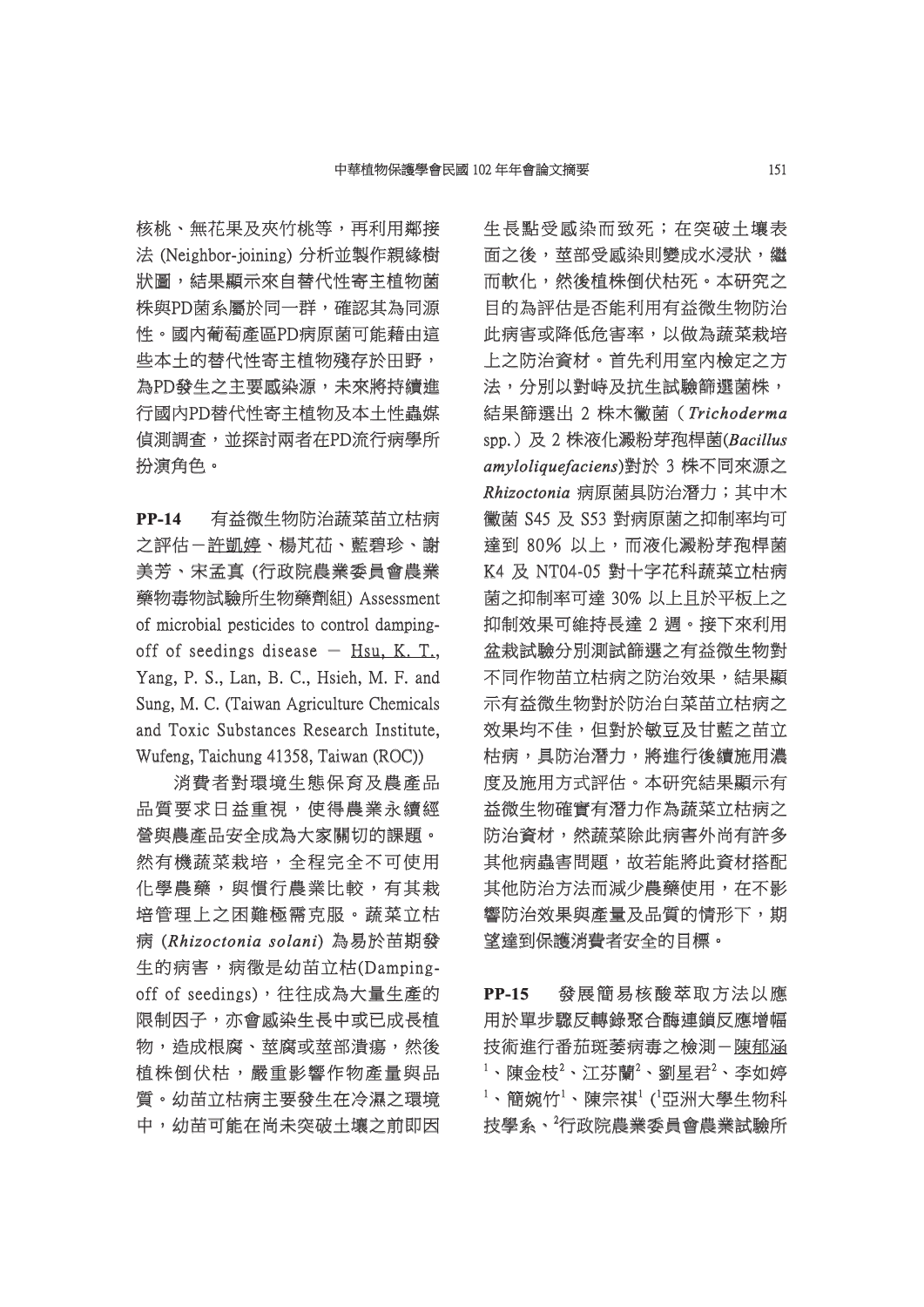植物病理組) Development of convenient 物病理組) nucleic acid extraction method for detecting tospoviruses in one-step RT-PCR amplification  $-$  Chen, Y. H.<sup>1</sup>, Chen, C. C.<sup>2</sup>, Jiang, F. L.<sup>2</sup>, Liu, H. C.<sup>2</sup>, Li, J. T<sup>1</sup>, Chien, W. C.<sup>1</sup> and Chen, T. C.<sup>1</sup> (<sup>1</sup>Department of Biotechnology, Asia University, Wufeng, Taichung 41354, Taiwan; <sup>2</sup>Plant Pathology Division, Taiwan Agricultural Research Institute, COA, Wufeng, Taichung 41362, Taiwan)

Antibody-based enzyme-linked immunosorbent assay (ELISA) and nucleic acid-based reverse transcription-polymerase chain reaction (RT-PCR) are the common methods for detecting virus infection in plants. ELISA is a simple technique and suitable for field survey of a large number of samples but has a lower sensitivity than f RT-PCR in general. Preparation of nucleic acid templates for RT-PCR is necessary. However, the commercial kits for nucleic acid extraction are expensive and the traditional methods are time-consuming. Development of a low-cost rapid nucleic acid extraction method is helpful for virus detection by RT-PCR. Previously, the cheap and convenient nucleic acid extraction buffer, such as TPS (Thomson and Dietzgen, 1995), had been reported to quickly release viral RNA and DNA from plant tissues for RT-PCR amplification. In this study, an alternative nucleic acid extraction buffer, denoted TSE, was developed and used to release the genomic RNA of the thrips-borne

tospoviruses, which belong to the negativesense RNA virus genus in the family Bunyaviridae. The procedure of TSE bufferbased nucleic acid extraction method was optimized, and the extracted total RNA of the plant tissues individually infected with different tospoviruses can be successfully used in one-step RT-PCR. The TPS buffer and a commercial kit were also used in total RNA extraction of the tospovirus-infected plant tissues for comparison. Our result showed that the TSE buffer is reliable for releasing tospoviral RNAs as well as TPS buffer and commercial kit, and the extracted total RNAs are suitable for one-step RT-PCR amplification.

**PP-16** 利用次世代定序技術完成亞馬 遜百合嵌紋病毒全長度基因體解序- 固 琬臻 $^1$ 、曹月秋 $^1$ 、彭英哲 $^2$ 、顏海威 $^2$ 、林 詩舜 $^3$ 、陳宗祺 $^1$  ( $^1$ 亞洲大學生物科技學 系、<sup>2</sup>均泰生物科技有限公司、<sup>3</sup>國立台 灣大學生物科技研究所) Determination of full-length genome sequence of Amazon lily mosaic virus by next generation sequencing - Chou, W. C.<sup>1</sup>, Tsao, Y. C.<sup>1</sup>, Peng, Frank<sup>2</sup>, Yen, Henry<sup>2</sup>, Lin, S. S.<sup>3</sup> and Chen, T. C.<sup>1</sup> (<sup>1</sup>Department of Biotechnology, Asia University, Taichung; <sup>2</sup>Genetech Biotech Co., Ltd.; <sup>3</sup>Institute of Biotechnology, National Taiwan University, Taipei)

Amazon lily mosaic virus (ALiMV), caused mosaic symptoms on Amazon lily leaves, was first discovered in Japan in 1995 and further classified as a species of the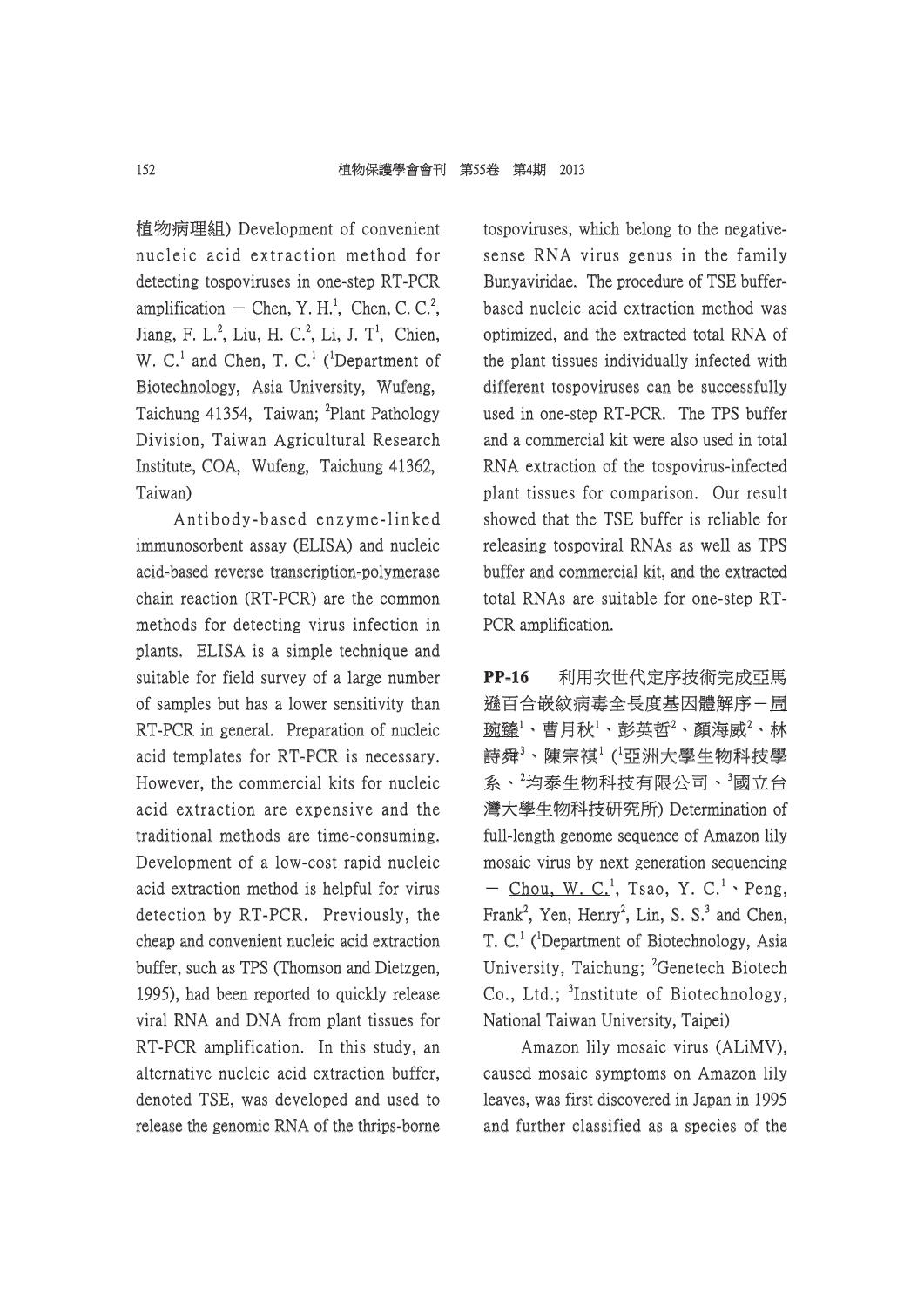genus *Potyvirus* based on virion morphology and sequence analysis of the coat protein  $(CP)$  gene. Although the NIb and  $CP$ coding sequences of ALiMV had been determined previously, the determination of viral full-length genome sequence is f always unprosperous. Recently, an isolate of ALiMV was collected from amaryllis f in central Taiwan in 2011 and designated as ALiMV-TW. In this investigation, an Illumina next-generation sequencing (NGS) system was used to determine the fulllength genome sequence of  $ALiMV-TW$ from total RNA extracted from a virusinoculated *Chenopodium quinoa* leaf. The high-throughput *NGS* reads were *de novo* assembled by CLC software (CLCbio, Aarhus, Denmark) to result in total  $50,132$ contigs. A contig denoted  $Cq$ \_ALiMV\_ contigs  $9$  (10,684 nt), coding a deduced polyprotein (3037 aa), was identified to contain the full-length genome sequence of ALiMV-TW by BLAST with the reported potyviral sequences in GenBank. In addition, the whole genomic nucleotide sequence of ALIMV-TW was confirmed by the conventional Sanger sequencing method to determine as 9,460 nt in length to encode a 3036 aa of polyprotein. Sequence analyses showed that the CP gene of ALiMV-TW shares 95% nt identity and 96% aa identity with that of ALiMV-JP, the original Japanese isolate, and 74-80% nt identity and 77-84% aa identity with those of other potyviruses. The whole genomic sequence of ALiMV shares 66-71% nt identity with f those of the current potyviruses. This is the first report to complete genome sequencing

**PT-01** 核酸農藥的研發與應用–昆 蟲基因表現的干擾技術及其分析方法之 建立-林振文、廖秀英、何明勳 (行政 院農業委員會農業藥物毒物試驗所農藥 化學組) The development and application of nucleic acid pesticide - the establishment of insect gene interfering technique and f gene expression analytical method  $-$ Lin, J. W., Liao, H. Y., and Ho, M. H. (Taiwan Agricultural Chemicals and Toxic Substances Research Institute, Council of Agriculture, Wufeng, Taichung 41358, Taiwan)

為研發安全性植物保護資材,利 用小干擾 RNA (small interfering RNA, siRNA) 所誘發的互補性 RNA 水解可以 干擾昆蟲基因表現,達到殺蟲或干擾正 常生理功能之目的。而細胞中的 siRNA 可由外來的雙股 RNA 產生,故可以用 雙股 RNA 作為植物保護資材,且因其 具生物可分解性及高度選擇性,是相當 值得開發的環境友善植物保護資材。本 研究建構合成雙股 RNA 菌株之技術, 將約 300 鹼基對的小菜蛾液泡腺核苷 三磷酸水解酶基因 (vacuolar ATPase) 放 入 L4440 雙股 RNA 表現載體,再將質 體轉入 HT115(DE3) 菌株用以生產雙 股 RNA。利用「RNA 水解酶保護反應 RNA 電泳」及「三明治酵素免疫分析 法」分析雙股 RNA,顯示菌株生產的 雙股 RNA 約為總 RNA 的 1%。將培養 股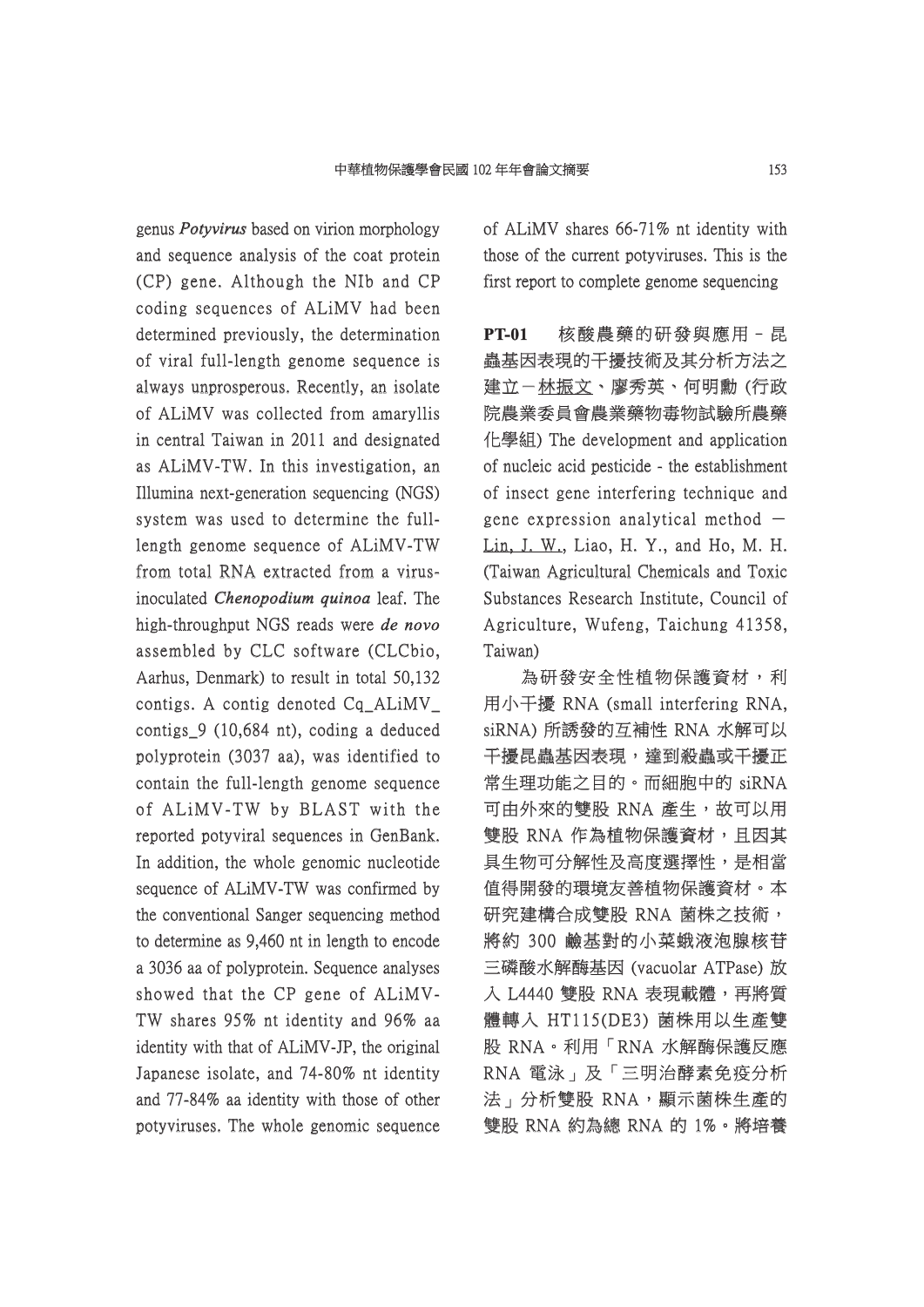菌液濃縮 50 倍後噴灑於高麗菜葉上供 小菜蛾取食,每日供應含有菌液之新鮮 葉片,三日後從每一試驗組 (10 隻小菜 蛾、三重覆) 抽取總 RNA,進行反轉錄 反應後,以即時定量聚合酶連鎖反應儀 分析液泡腺核苷三磷酸水解酶基因的相 對表現量,結果顯示目標基因表現量可 下降 13%,可供進一步進行大量的雙股 RNA 分離與提純,開發為高安全性之植 物保護藥劑。

**PT-02** 以單一步驟修改 QuEChERS 方法並配合 GC-MS/MS 和 LC-MS/MS 進行新鮮、乾燥薰衣草及其茶水中農 藥殘留之快速分析-陳惠珊、陳妙 帆、沈季蓉、蕭順榮、蔡秉諺、林祐 榮(國立虎尾科技大學生物科技系) Single-step modified QuEChERS for rapid determination of pesticide residues in fresh, dried lavender and tea with GC-MS/MS and  $LC-MS/MS - Chen$ , H. S, Chen, M. F., Shen, C. J., Hsiao, S. R., Choy, P. E. and Lin, Y. R. (Department of Biotechnology, National Formosa University, Huwei, Yunlin 63201, Taiwan)

Various kinds of herbs into dish and tea have increased in Taiwan. However, the problems of pesticide residues in these products also become the public concern. A rapid single-step modified QueChERS method was developed for analysis of chlorpyrifos, methomyl and tebuconazole in fresh, dried lavender and tea. Fast extraction and cleanup of pesticide residues with acetonitrile containing  $1\%$  acetic acid, anhydrous magnesium sulfate, sodium acetate, and primary secondary amine sorbent were carried out at the same time. After mixing and centrifugation, the extract was transferred to autosampler vials for determination by GC-MS/MS and LC-MS/ MS. Optional solvent exchange of extract was conducted prior to instrument analysis. The calibration curves were constructed from the different matrixes. The linearity of the analytical response across the studied range of concentrations  $(0.01 - 0.15 \text{ mg})$ L) was excellent, obtaining a correlation coefficient  $(r^2)$  of >0.996. The limits of quantification (LOQ,  $S/N \ge 10$ ) in fresh, dried lavender and tea ranged from  $0.1$ -1.8 ppb. The recoveries of pesticides in fresh and dried lavender ranged from 81-94% and 80-104%, respectively (fortification at 0.1, 0.4 and 0.8  $\mu$  g/g). The recoveries of pesticides in lavender tea ranged from  $91-116\%$ (fortification at 0.02, 0.05 and 0.10  $\mu$  g/ mL). The relative standard deviation (RSD). of this method for all pesticides ranged from f 0.3-6.6% (n=3). The whole procedure takes ca. 20 min. This method will be applied to study the dissipation and inspection of pesticide residues in real samples.

**PT-03** 市售5種農用防護口罩之效能 評估-黃琍羚、陳心如、陳志宗、何明 勳 (行政院農業委員會農業藥物毒物試 (行政院農業委員會農業藥物毒物試 驗所農藥化學組) Evaluation of protective efficiency of five commercial masks for pesticide application  $-$  Huang, L. L., Chen,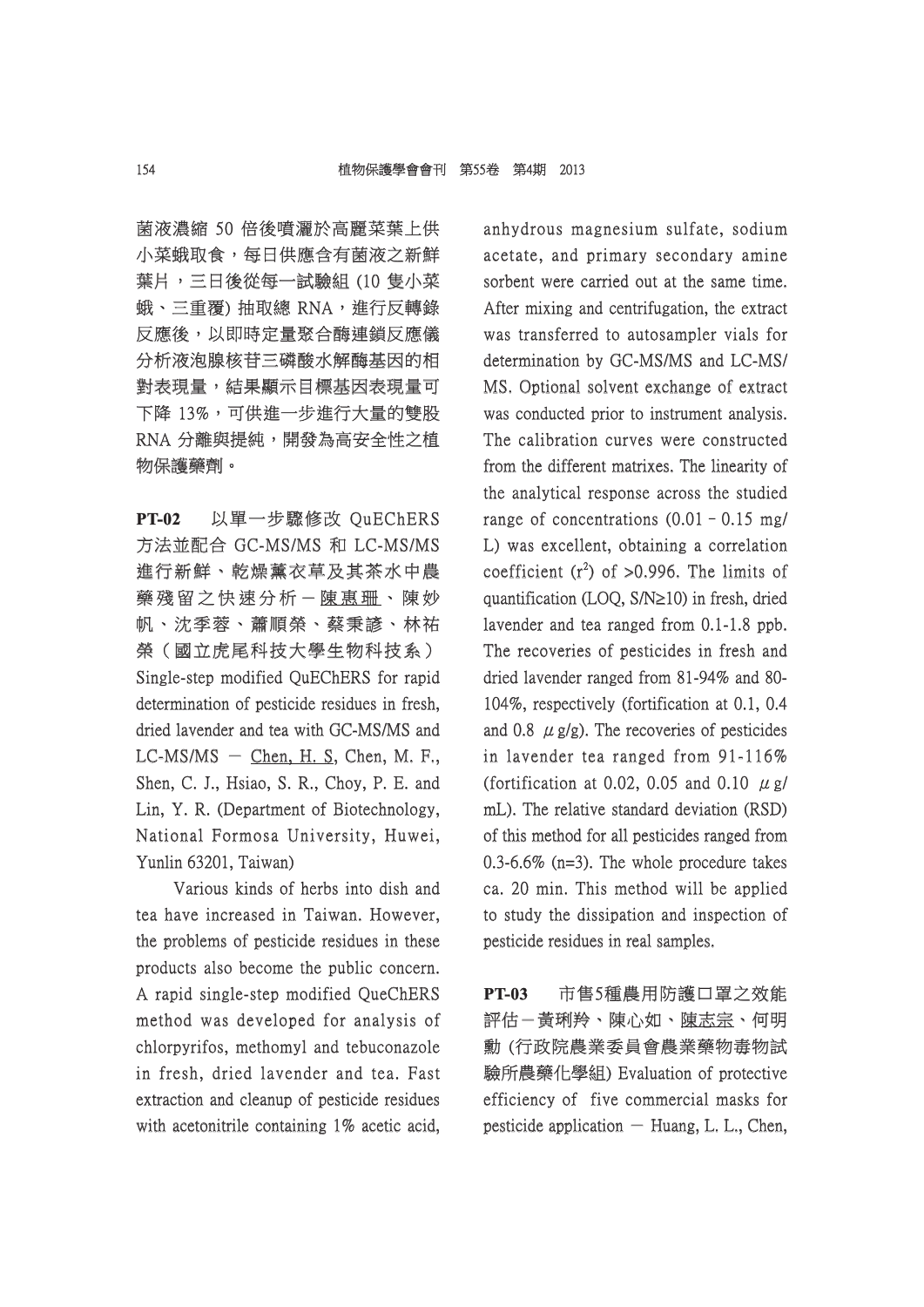H. J., Chen, C. Z. and Ho, M. H. (Taiwan Agriculture Chemicals and Toxic Substances Research Institute, Wufeng, Taichung 413, Taiwan)

本研究以簡易指標量測評估 5 種市 售口罩用於農藥施藥時之防護效能。4 種蒐集自農藥店:1 種紗布海綿口罩、3 種不織布口罩,另1種為實驗室用的杯 狀活性碳口罩。供試口罩以水分蒸發量 測定其透氣效果,此點攸關農民穿戴意 願;另由量測接觸角方式,模擬藥液滲 透口罩的行為。試驗結果顯示,活性碳 口罩透氣效果最佳,紗布海綿最差。而 量測每層口罩材質與藥液接觸後的滲透 表現,除紗布海綿外,其餘供試口罩至 少有 2 層具撥水效果,藥液不易滲入。 紗布海綿口罩看似輕便,然而透氣效果 不佳,且沒有適當的撥水層阻絕,恐會 增加農藥藥液滲入口罩的風險。

**PT-04** 6種不同材質手套對農藥中 6 種 不 同 材 質 手 套 對 農 藥 中 常用溶劑及4種劇毒性農藥之耐受性研 究一黃琍羚、陳心如、王靜茹、何明勳 (行政院農業委員會農業藥物毒物試驗所 農藥化學組) Study on chemical resistance of six glove materials to the solvents most f used in pesticide and to formulations of four highly hazardous pesticides  $-$  Huang, L. L., Chen, H. J., Wang, C. J. and Ho, M. H. (Taiwan Agriculture Chemicals and Toxic Substances Research Institute, Wufeng, Taichung 413, Taiwan)

本研究以 6 種市售防護手套材質, 測試對農藥成品常見 7 種溶劑:水、 甲醇、丙酮、*N*,*N-*二甲基乙醯胺、二 甲基乙醯胺、二

甲基亞碸、N-甲基-2-吡咯烷酮和中油 170 等, 以及滅賜松 25% EC、加保扶 40.64% SC、芬滅松 40% EC 和巴拉刈 24%SL 等 4 種劇毒性農藥之耐受力, 以 穿透力及膨潤度等做為選擇指標。試驗 結果以阻礙性疊層 (Barrier laminate) 塑 膠手套可滴用於所有供試溶劑和藥劑, 其次丁基橡膠 (Butyl rubber) 手套,除滅 賜松 25% EC 和中油 170 外,均對供試 藥劑和溶劑提供適當的防護作用。

**IPM-01** 無農藥殘留之溫室葡萄病蟲 害綜合管理技術-劉興隆、王妃蟬、 沈原民、白桂芳 (行政院農業委員會 臺中區農業改良場) Integrated control techniques for grape production with no pesticide residues.  $-$  Liu, H. L., Wang, F. C., Shen, Y. M. and Pai, K. F. (Taichung District Agricultural Research and Extension Station, COA)

溫室葡萄之栽培期為每年 11 月至 隔年 6 月,由於氣溫較低且有設施保 護,病蟲害相對單純,僅白粉病、薊 馬及蟎類等;但根據調查發現,農民仍 習慣依露天栽培之經驗防治病蟲害,此 舉衍生浪費農藥、徒增生產成本及藥劑 殘留的風險。本試驗結合多項病蟲害防 治技術,配合葡萄生長特性及病蟲害發 生情形,建立「無農藥殘留之溫室葡萄 病蟲害綜合管理技術」。此技術分3階 段,第一個時期自清園至萌芽:修剪葡 萄枝條、清除殘體,並進行全面消毒。 第二個時期自萌芽至開花:依植物保護 手冊推薦之藥劑,進行 3-6 次防治,使 園區病蟲害無法立足。第三個時期自開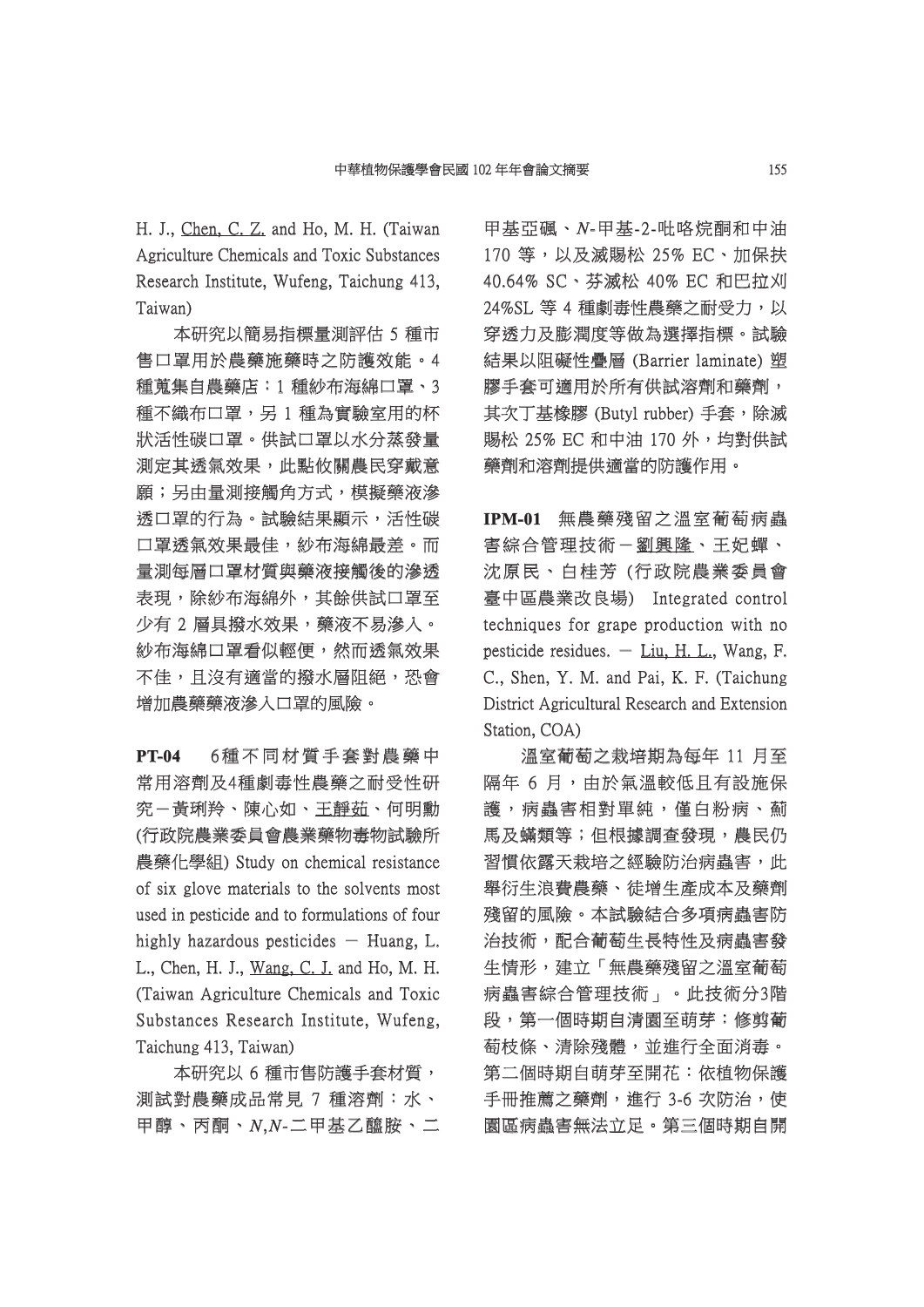花至採收: 視病蟲害種類及發生密度, 應用非農藥資材防治,所用資材包含亞 磷酸、碳酸氫鉀及蘇力菌等。此外,於 栽培全期配合懸掛性費洛蒙以誘殺斜紋 夜蛾及甜菜夜蛾。應用本技術僅於葡萄 栽培全期使用 3-6 次化學農藥防治病蟲 害,較一般農民慣行管理方式 (約施藥 15 次),可大幅減少 6 至 8 成的化學農 藥施藥次數,不但降低生產成本,所生 產葡萄經檢測後,無任何農藥殘留,更 能顯著提高鮮食葡萄之安全性,確保消 費者健康並提昇消費意願。

IPM-02 建構豌豆健康管理生產體 系一趙佳鴻、林大淵、戴振洋、陳世 芳、白桂芳 (行政院農業委員會臺中區 農業改良場) Establishment of pea health management production system  $-$  Chao, C. H., Lin, D. Y., Tai, C. Y., Chen, S. F. and Pai, K. F. (Taichung District Agricultural Research and Extension Station, Changhua Country 515, Taiwan)

豌豆(*Pisum sativum isum* )性喜冷涼乾 燥,台灣地區多於秋冬季節播種栽培。 ,台灣地區多於秋冬季節播種栽培。 中部地區因秋冬季氣候溫涼,適合豌豆 生育,故栽培最多,其中又以彰化縣栽 培面積最大,多集中於福興、秀水、埔 鹽、二林等地。台灣種植秋冬季水田裡 作豌豆,多讓豆蔓匍匐地上,施藥不易 嗜及葉背,減低了藥劑防治效果,致使 病蟲害發生更加猖獗,影響產量至鉅。 本研究利用栽培抗病豌豆品種,並配合 應用性費洛蒙誘殺鱗翅目雄蟲、生物製 劑減少土壤性傳播病害及栽培方式等綜 合防治方法,建構豌豆健康管理生產體 系,再加上從 2011 年起在豌豆產區推 動加強農藥安全使用宣導,將可減少化 學農藥使用量,及豌豆莢農藥殘毒問 題,進而確保國人健康。2011 年與彰 化福興農會合作,成立豌豆產銷班,設 置健康管理示範區,藉由安全用藥及栽 培管理講習會向農民宣導區域性費洛蒙 誘殺鱗翅目雄蟲技術及生物製劑運用 於防治豌豆立枯病 (seedling blight) 及白 粉病 (powdery mildew), 並印製政府核 准登記於豌豆之化學藥劑資料分發給農 友,並輔導該豌豆產銷班農民於 2012 年 5 月間通過政府認證,成立全國第 一個豌豆吉園圃產銷班,該班班員所生 產之豌豆,全數通過國家農藥殘留標準 檢測,也為國內蔬菜安全做出正面的保 證。2011 及 2012 年彰化豌豆產區連續 兩年入冬後的長期降雨,傳統匍匐式栽 培豌豆因此大量死亡,本研究亦指導農 民豌豆直立式栽培技術,不僅提高存活 率,及維持良好的通風性並提高藥劑防 治效果,不但農民得以減少用藥次數 及用量,且可提早 10 天開花結果,減 少 20% 的害蟲數量,豌豆果莢碩大,外 形平直肥厚,良莢比率高,產量更增加 54%,每公頃更可增加 3800 公斤,收益 每公頃可達 62 萬元。

IPM-03 洋香瓜之健康管理技術-黃秀 雯、彭瑞菊、黃圓滿、黃瑞彰、鄭安秀 彭瑞菊、黃圓滿、黃瑞彰、鄭安秀 (行政院農業委員會臺南區農業改良場) Techniques of melon health management  $-$  Huang H. W., Peng J. C., Huang Y. M., Huang J. C. and Cheng A. S. (Tainan District Agricultural Research and Extension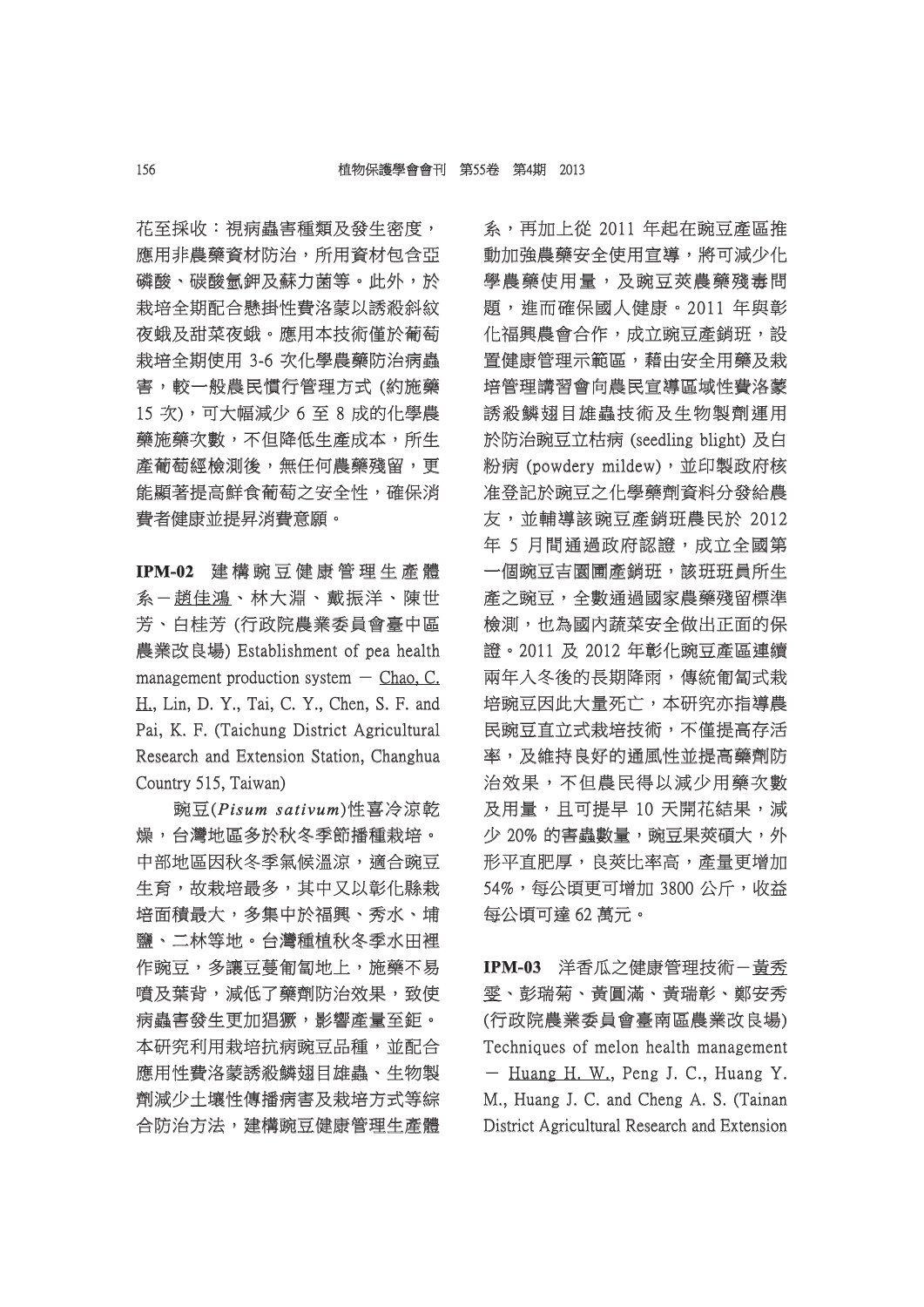Station, Tainan, Taiwan (ROC))

洋香瓜為臺灣重要的經濟作物之 一。主要栽培區域以臺南市、嘉義縣、 雲林縣為主。為提高洋香瓜栽培技術與 產業競爭力,臺南區農業改良場(以下 簡稱臺南場)將健康管理觀念導入洋香 瓜栽培中。臺南場選定位於臺南市西 港區一示範田進行健康管理試驗。健康 管理體系包括作畦前一個月採取土樣分 析土壤肥力,根據分析結果改善及調整 施肥量。洋香瓜健康管理首要關鍵為健 肥量。洋香瓜健康管理首要關鍵為健 康種苗,選用健康種子,及乾淨的培養 土,育苗時進行內生菌根菌接種,利用 内生菌根菌與洋香瓜根部的共生,強化 洋香瓜根部對於土壤養分的吸收並減緩 逆境的脅迫。於設施內培育,阻隔苗期 多數蟲害的影響,加強蚜蟲、薊馬及粉 蝨防治,以降低媒介昆蟲傳播病毒的機 率,為健康洋香瓜苗日後的生長發育打 下基礎。定植後 4 週内加強防治小型昆 蟲,壓制媒介昆蟲的棲群密度,提升防 治效果,降低媒介病毒病害的風險。並 以寡聚醣處理,誘導植物體產生抗性且 促進生長,減輕病毒發生,並提高洋香 瓜品質。示範田洋香瓜品種為新愛,102 年 8 月 17 日定植,共計 2200 株苗。育 苗期開始於瓜田四周及隧道内設置黃色 與藍色黏紙,每週一次監測粉蝨、薊馬 與蚜蟲數,調查病毒病害及其他病害發 生情形。定植後至10月15日止,銀葉 粉蝨密度控制在 110 隻/黏紙(1週)以下, 南瓜捲葉病毒 (Squash leaf curl virus, SqLV)與瓜類退率黃化病毒(Cucurbit chlorotic yellows virus, CCYV) 罹病率分 別為 0.6% 與 12.1%,罹病率低,防治效 果顯著,無其它病害發生。洋香瓜健康 管理強調整合各種農業技術,從健康種 苗、栽培環境及隔絕病蟲源的等角度多 管齊下,培育健康的作物,增加對病蟲 的抵抗力,並遵守安全採收期,確保果 品食用安全,同時病毒病防治好,洋香 瓜生長佳,品質棒,讓消費者可以購買 精緻、安全、高品質的洋香瓜。

**IPM-04** 設施小果番茄健康管理技術- 彭瑞菊、黃秀雯、蔡孟旅、黃瑞彰、劉 依昌、鄭安秀 (行政院農業委員會臺南 區農業改良場) Techniques of greenhouse tomato health management  $-$  Peng, J. C., Huang, H. W., Tsai, M. L., Huang, J. C., Liu, E. C. and Cheng A. S. (Tainan District Agriculture Research & Extension Station, Tainan, COA.)

食用番茄目在臺灣的種植面積約 4360 公頃,其中在雲嘉南地區的面積就 佔了 50% 以上,為南臺灣重要經濟作 物之一,然而番茄病害種類繁多,藥劑 無法治療的病毒病害尤為番茄栽培過程 的主要限制因子之一,其中又以銀葉粉 蝨永續性傳播的番茄捲葉病毒 (Tomato yellow leaf curl virus; TYLCV) 為雲嘉南 地區發生比率最高的病毒病害。設施栽 培的主要目的為阻絕病蟲害的入侵,但 銀葉粉蝨體型細小,32 目防蟲網仍不足 以防杜銀葉粉蝨;而設施内雨水淋洗不 足導致土鹽分累積則是設施栽培的另一 個問題。臺南區農業改良場(以下簡稱 臺南場)於嘉義縣六腳鄉進行小果番茄 健康管理試驗,選擇適於夏季栽培之美 女 890 健康嫁接苗,輔導農民將 32 目